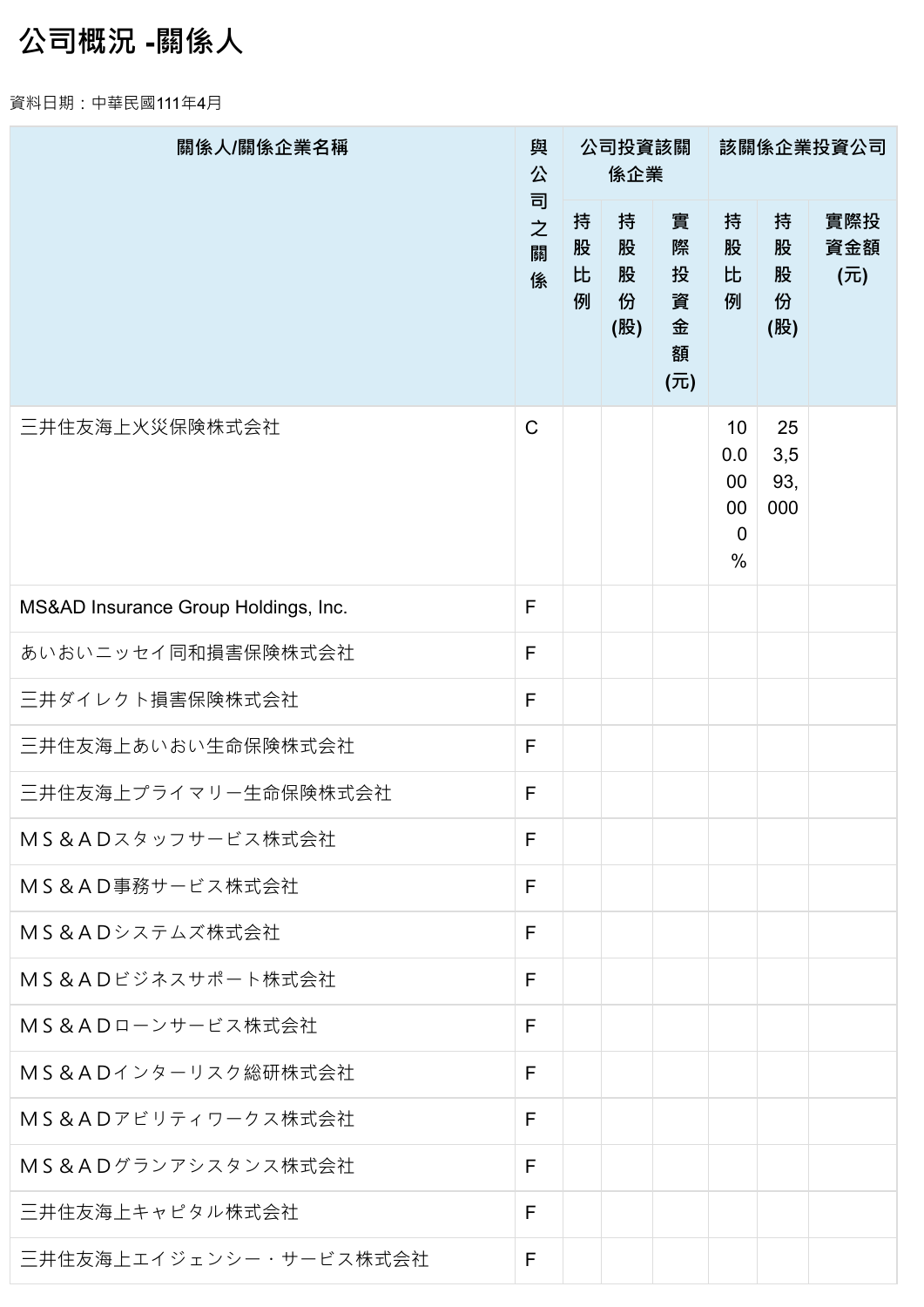| 三井住友海上ケアネット株式会社            | F |  |  |  |
|----------------------------|---|--|--|--|
| MSKマリンサービス株式会社             | F |  |  |  |
| MSK安心ステーション株式会社            | F |  |  |  |
| MS千葉埼玉株式会社                 | F |  |  |  |
| MS北海道株式会社                  | F |  |  |  |
| MS創徳久株式会社                  | F |  |  |  |
| MS北東北株式会社                  | F |  |  |  |
| MS中部株式会社                   | F |  |  |  |
| MS神奈川静岡株式会社                | F |  |  |  |
| MS関西株式会社                   | F |  |  |  |
| MS北陸株式会社                   | F |  |  |  |
| MS南東北株式会社                  | F |  |  |  |
| MS曙株式会社                    | F |  |  |  |
| MS中国株式会社                   | F |  |  |  |
| MS九州株式会社                   | F |  |  |  |
| MS北関東株式会社                  | F |  |  |  |
| MS関東甲信越株式会社                | F |  |  |  |
| MS四国株式会社                   | F |  |  |  |
| あいおいニッセイ同和損害調査株式会社         | F |  |  |  |
| あいおいニッセイ同和インシュアランスサービス株式会社 | F |  |  |  |
| 株式会社ふれ愛ドゥライフサービス           | F |  |  |  |
| 株式会社あいおいニッセイ同和自動車研究所       | F |  |  |  |
| ADIS静岡GH株式会社               | F |  |  |  |
| リトルファミリー少額短期保険株式会社         | F |  |  |  |
| エーシー企画株式会社                 | F |  |  |  |
| MSK保険センター株式会社              | F |  |  |  |
| 商工サービス株式会社                 | F |  |  |  |
| 株式会社三枝                     | F |  |  |  |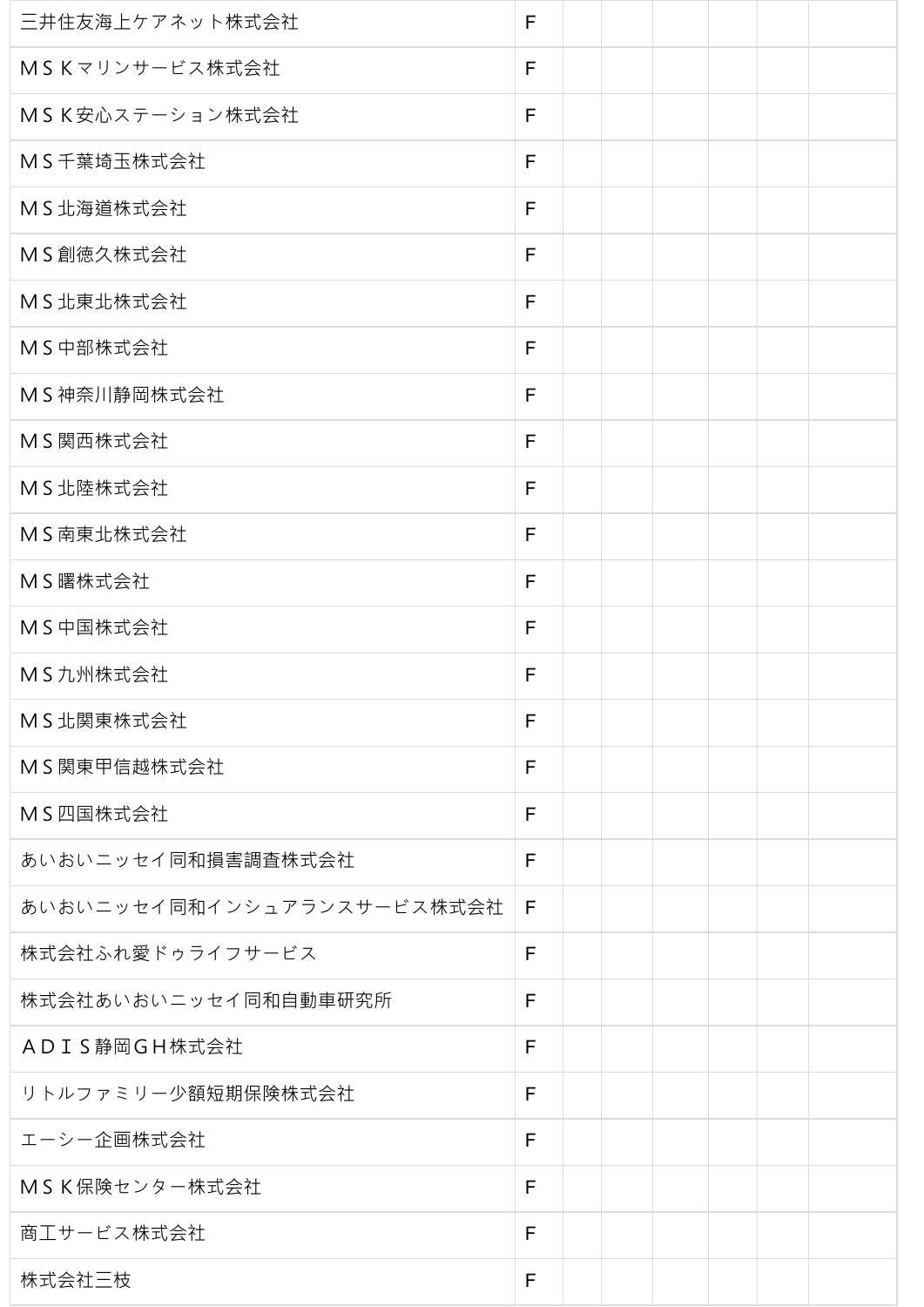| 三井住友海上C大学発先端技術投資事業組合                                                                                                                         | F |  |  |  |
|----------------------------------------------------------------------------------------------------------------------------------------------|---|--|--|--|
| 三井住友海上C2005V投資事業有限責任組合                                                                                                                       | F |  |  |  |
| MSIVCキャンパス3号投資事業有限責任組合                                                                                                                       | F |  |  |  |
| MSIVC2008V投資事業有限責任組合                                                                                                                         | F |  |  |  |
| MSIVCアジアファンドI投資事業組合                                                                                                                          | F |  |  |  |
| MSIVCグローバルアカデミックシーズ投資事業有限責<br>任組合                                                                                                            | F |  |  |  |
| MSIVC2012V投資事業有限責任組合                                                                                                                         | F |  |  |  |
| MSIVC2016V投資事業有限責任組合                                                                                                                         | F |  |  |  |
| MSIVC2018V投資事業有限責任組合                                                                                                                         | F |  |  |  |
| MSデジタル投資事業有限責任組合                                                                                                                             | F |  |  |  |
| MSIVC2020V投資事業有限責任組合                                                                                                                         | F |  |  |  |
| 三井住友DSアセットマネジメント株式会社                                                                                                                         | F |  |  |  |
| 株式会社アール&スマート                                                                                                                                 | F |  |  |  |
| a u 損害保険株式会社                                                                                                                                 | F |  |  |  |
| e-Netホールディングス株式会社                                                                                                                            | F |  |  |  |
| e-Net少額短期保険株式会社                                                                                                                              | F |  |  |  |
| Next少額短期保険株式会社                                                                                                                               | F |  |  |  |
| 全管協れいわ損害保険株式会社                                                                                                                               | F |  |  |  |
| 全管協少額短期保険株式会社                                                                                                                                | F |  |  |  |
| エタニティ少額短期保険株式会社                                                                                                                              | F |  |  |  |
| ネットライフ火災少額短期保険株式会社                                                                                                                           | F |  |  |  |
| MS&AD Ventures Incorporated IA·IZ·アンド・エーディー・ベンチャー<br><b>ズ ·インコーポ レイティット</b> ゛                                                                | F |  |  |  |
| Interisk Asia Pte Ltd $\{\frac{1}{2}, \frac{1}{2}, \frac{1}{2}, \frac{1}{2}\}$ $\{\frac{1}{2}, \frac{1}{2}\}$ $\{\frac{1}{2}, \frac{1}{2}\}$ | F |  |  |  |
| 瑛得管理諮詢(上海)有限公司 (InterRisk Consulting (Sha<br>nghai) Co., Ltd)                                                                                | F |  |  |  |
| InterRisk Asia (Thailand) Company Limited インタリスク・アシア・タ<br>イ・カンハ°ニー・リミテット゛                                                                    | F |  |  |  |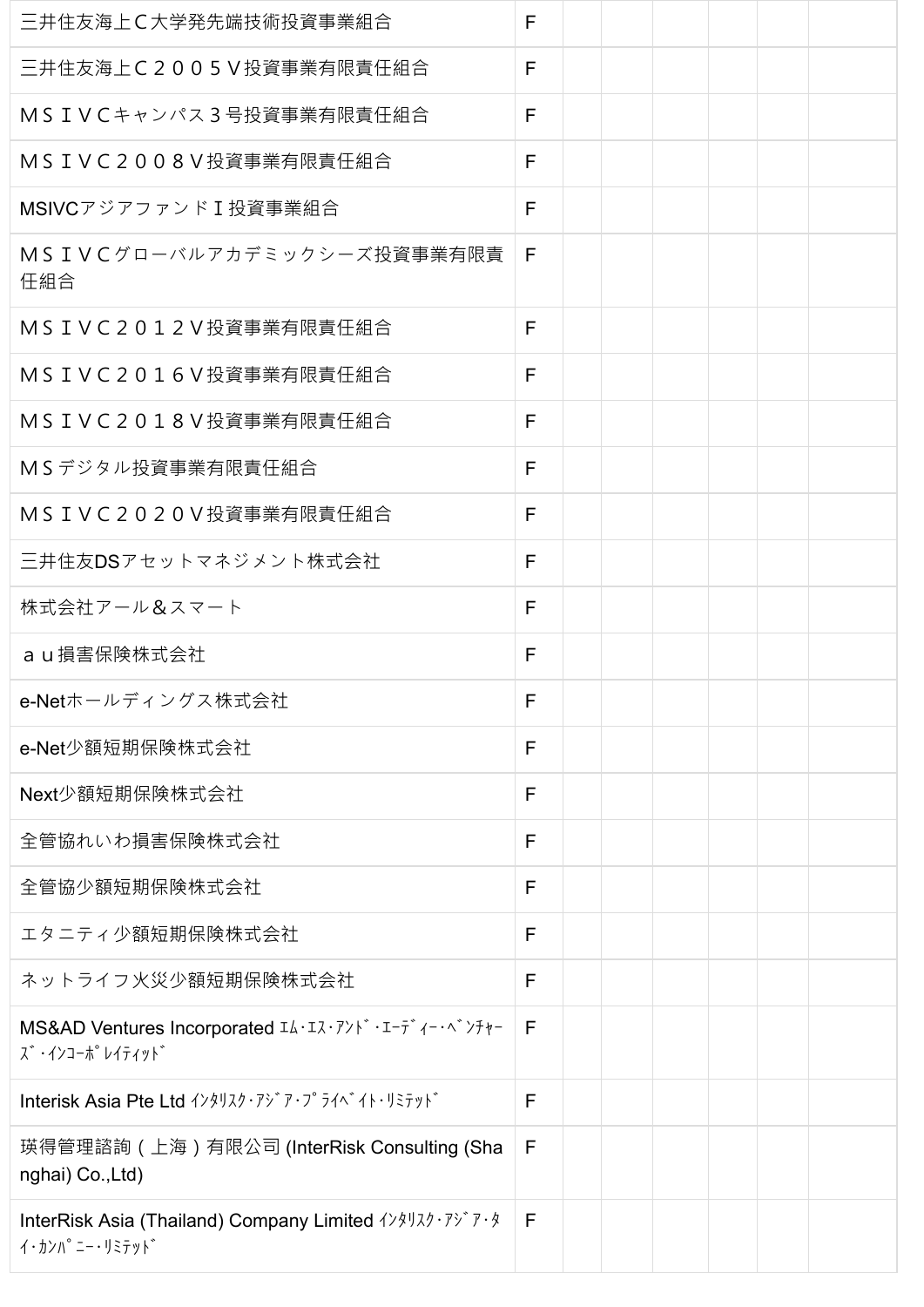| Challenger Limited チャレンジ ャー・リミテット                                                                                                                                                                                                                                 | F |  |  |  |
|-------------------------------------------------------------------------------------------------------------------------------------------------------------------------------------------------------------------------------------------------------------------|---|--|--|--|
| 交銀人寿保険有限公司 BOCOM MSIG Life Insurance Com<br>pany Limited $\hbar^2$ JAIAIスアイジ -ライフインシュアランスカンパ ニーリミテット                                                                                                                                                              | F |  |  |  |
| MSIG Holdings (U.S.A.), Inc. $I\Delta \cdot I\lambda \cdot 74 \cdot 5 = \pi - 15 \cdot 72$<br>$(1 - 17.1 - )$ $\left\{\frac{1}{2}\right\}$                                                                                                                        | F |  |  |  |
| Mitsui Sumitomo Insurance USA Inc. ミツイ・スミトモ・インシュアランス・ユ<br>-・エス・エー・インク                                                                                                                                                                                             | F |  |  |  |
| Mitsui Sumitomo Insurance Company of America $\frac{3\sqrt{7}}{2}$<br>モ・インシュアランス・カンパ ニー・オブ ・アメリカ                                                                                                                                                                  | F |  |  |  |
| Mitsui Sumitomo Marine Management (U.S.A.) · Inc. $3\frac{1}{4}$ .<br>ミトモ・マリン・マネシ゛メント(ユー・エス・エー)インク                                                                                                                                                                | F |  |  |  |
| Seven Hills Insurance Agency, LLC t7* > · thx* · インシュアランス・I<br>イシ゛ェンシー・エル・エル・シー                                                                                                                                                                                   | F |  |  |  |
| Mitsui Sumitomo Insurance Company (Europe), Limited $\tilde{\xi}$<br>イ・スミトモ・インシュアランス・カンハ°ニー(ヨーロッハ°)リミテット゛                                                                                                                                                         | F |  |  |  |
| MSI Corporate Capital Limited IA·IZ·74·J-*° V-I·++L° タル·<br>リミテット゛                                                                                                                                                                                                | F |  |  |  |
| MSIG Corporate Services (Europe) Limited IA·IR·74·>> -·<br>コーポ°レート・サーヒ゛シース゛(ヨーロッハ°)リミテット゛                                                                                                                                                                         | F |  |  |  |
| MSIS PTE. LTD. $IA \cdot I \lambda \cdot I \lambda \cdot I \lambda \cdot L^{\circ} - \overline{I} \lambda \cdot \overline{I} - \overline{I} \cdot \overline{I} - \overline{I} \cdot \overline{I}$                                                                 | F |  |  |  |
| SPAC Insurance (Bermuda) Limited $\lambda \Lambda^{\circ} \gamma y \cdot (\lambda \gamma_1 \gamma_2 \gamma_3) \lambda (\Lambda^{\circ} \xi_1 -$<br>ダ)リミテット゛                                                                                                       | F |  |  |  |
| PT. Asuransi MSIG Indonesia $k^{\circ} - \overline{z}$ $(-\overline{z} - \overline{z})$ $(-\overline{z})$ $(-1\overline{z})$<br>ジー・インドネシア                                                                                                                         | F |  |  |  |
| Mitsui Sumitomo Seguros S/A. ミツイ・スミトモ・セグ ロス・エス・エー                                                                                                                                                                                                                 | F |  |  |  |
| Mitsui Sumitomo Insurance Company Limited-Escritório de<br>Representação no Brasil Ltda. ミツイ・スミトモ・インシュアランス・カンパニ<br>$-$ ・リミテッド-エスクリトリオ・デ゙・ヘプレゼ゙ンタソン・ノ・ブ ラジ゙ル・リミターダ゙                                                                                                | F |  |  |  |
| MSI Holding (Thailand) Company Limited IA·IX·74· $\hbar-\hbar\hbar\hbar$ 4<br>ング (タイラント *)カンハ ゚ニー・リミテット *                                                                                                                                                         | F |  |  |  |
| Calm Sea Service Company Limited $\frac{1}{d}$ - $\frac{1}{d}$ . $\frac{1}{d}$ . $\frac{1}{d}$ . $\frac{1}{d}$ . $\frac{1}{d}$ . $\frac{1}{d}$<br>$ \cdot$ $\overline{$ $\overline{z}$ $\overline{z}$ $\overline{y}$ $\overline{y}$ $\overline{y}$ $\overline{y}$ | F |  |  |  |
| MSIG Service and Adjusting (Thailand) Company Limited<br>Iム・Iス・アイ・ジ゙ー・サービ゙ス・アンド・アジ゙ャスティング (タイランド)カンハ°ニー・リミテ<br>ット゛                                                                                                                                                | F |  |  |  |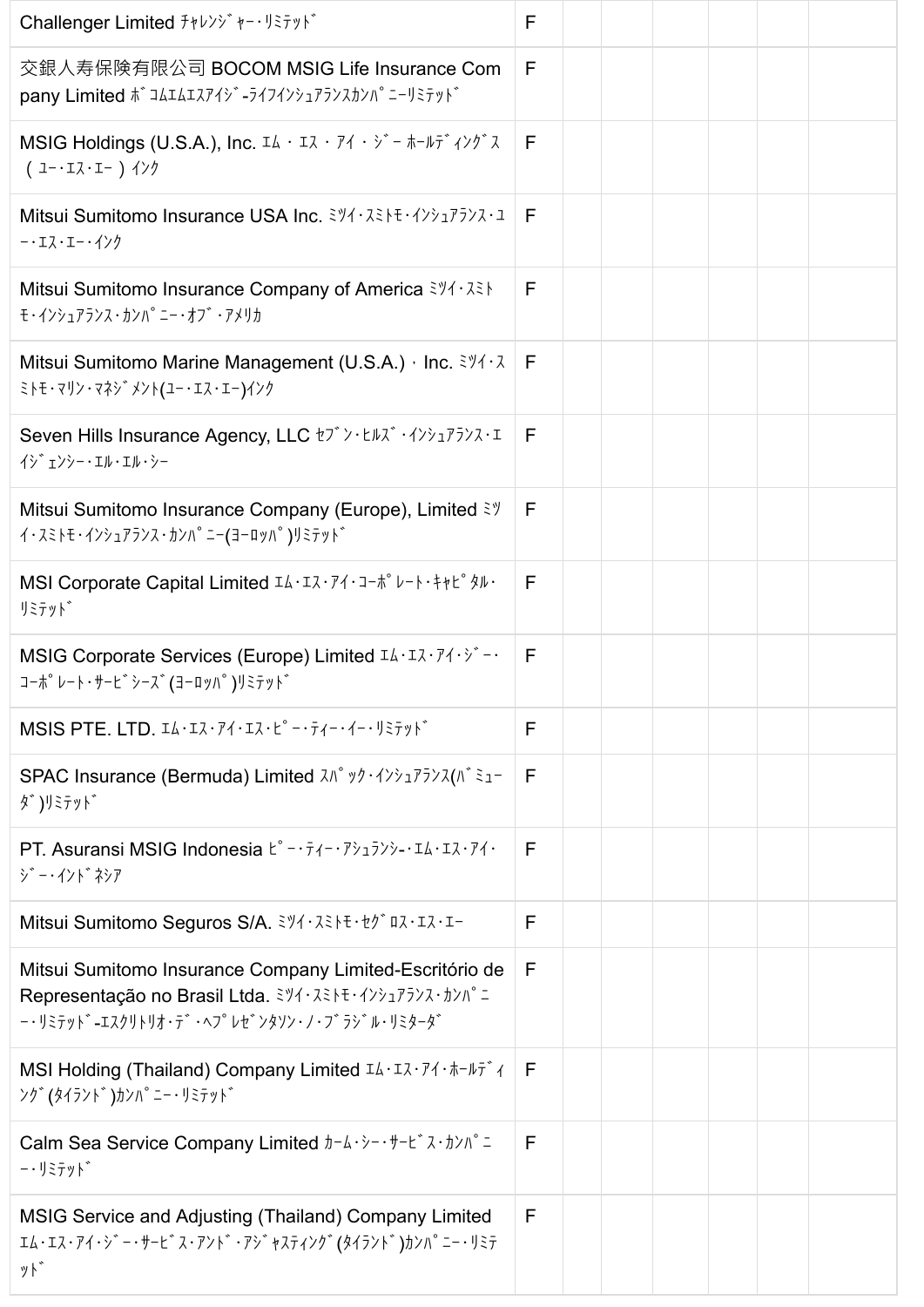| MSIG Insurance (Singapore) Pte. Ltd. IA·IR·74·> -· 4>>17<br>ランス(シンカ゛ポ゜ール) ピ゜ー・ティー・イー・リミテット゛                                                                                                                                                                                                                                                                                                                                                              | F |  |  |  |
|----------------------------------------------------------------------------------------------------------------------------------------------------------------------------------------------------------------------------------------------------------------------------------------------------------------------------------------------------------------------------------------------------------------------------------------------------------|---|--|--|--|
| MSIG Insurance (Hong Kong) Limited IA·IZ·74·> -· インシュア<br>ランス(ホンコン)リミテット゛                                                                                                                                                                                                                                                                                                                                                                                | F |  |  |  |
| MSIG Mingtai Insurance Co., Ltd. IL·IR·74·> -· 3>44·4>>1<br>アランス・カンハ°ニー・リミテット゛                                                                                                                                                                                                                                                                                                                                                                           | F |  |  |  |
| MSIG Berhad IL·IZ·71·> -- ^ My>                                                                                                                                                                                                                                                                                                                                                                                                                          | F |  |  |  |
| MSIG German Services GmbH IA·Iス·アイ·ジー·ジャーマン·サービ<br>$\dot{y}$ - $\ddot{\lambda}$ $\dot{\lambda}$ - $\cdot$ $\Delta$ + $\dot{\lambda}$ + $\dot{\lambda}$ + $\dot{\lambda}$ + $\dot{\lambda}$ + $\dot{\lambda}$ + $\dot{\lambda}$ + $\dot{\lambda}$ + $\dot{\lambda}$ + $\dot{\lambda}$ + $\dot{\lambda}$ + $\dot{\lambda}$ + $\dot{\lambda}$ + $\dot{\lambda}$ + $\dot{\lambda}$ + $\dot{\lambda}$ + $\dot{\lambda}$ + $\dot{\lambda}$ + $\dot{\lambda}$ + | F |  |  |  |
| MSI GuaranteedWeather, LLC IA·IR·アイ・ギャランティート゛ウェザ゛<br>-· エル・エル・シー                                                                                                                                                                                                                                                                                                                                                                                         | F |  |  |  |
| MSI GuaranteedWeather Trading Ltd. IL: IR: 74: #777-7-<br>ドウェザー・トレーディング・リミテッド                                                                                                                                                                                                                                                                                                                                                                            | F |  |  |  |
| MSIG Insurance (Malaysia) Bhd. IA·IR·74·> -· 4>>175>2(7<br>レーシア)へ゛ルハット゛                                                                                                                                                                                                                                                                                                                                                                                  | F |  |  |  |
| MSIG Asia Pte. Ltd. IL·IR·74·> -· 7> 7· L° -· 71-· 1-· 137<br>${F_{\ast}}$                                                                                                                                                                                                                                                                                                                                                                               | F |  |  |  |
| 三井住友海上火災保険(中国)有限公司 Mitsui Sumitomo<br>Insurance (China) Company Limited ミツイ・スミトモ・インシュアランス(チ<br>ャイナ)カンハ°ニー・リミテット゛                                                                                                                                                                                                                                                                                                                                         | F |  |  |  |
| Vortex Insurance Agency, LLC $\pi^* \nu \bar{\tau} \nu \gamma \lambda \cdot (1 + \lambda \tau) \bar{\tau} \gamma \lambda \cdot (1 + \lambda \tau) \bar{\tau}$<br>-· エル・エル・シー                                                                                                                                                                                                                                                                             | F |  |  |  |
| MSIG Insurance (Vietnam) Company Limited IL·IR·74·><br>ー・インシュアランス(ベトナム)カンパニー・リミテッド                                                                                                                                                                                                                                                                                                                                                                       | F |  |  |  |
| MSIG Insurance (Lao) Co., Ltd. IL·IR·74·> -· インシュアランス(ラ<br>オ)カンハ°ニー・リミテット゛                                                                                                                                                                                                                                                                                                                                                                               | F |  |  |  |
| MS Financial Reinsurance Limited IL·IX·7(+>>+N· 14>>177<br><b>ンス・リミテット</b> ゛                                                                                                                                                                                                                                                                                                                                                                             | F |  |  |  |
| MSIG Insurance Europe AG IA·IR·74·> -· インシュアランス・ヨーロッ<br>$\Lambda^{\circ}$ $\cdot$ I - $\dot{\gamma}$ $\dot{\gamma}$ -                                                                                                                                                                                                                                                                                                                                    | F |  |  |  |
| MSIG Specialty Insurance USA Inc. IL·IZ·74·> -· 7^° >+17<br>イ・インシュアランス・ユー・エス・エー・インク                                                                                                                                                                                                                                                                                                                                                                      | F |  |  |  |
| MS Amlin Corporate Services Limited IL·IZ·74リン·コーポ レー<br>ト・サービ゛シーズ゛ ・ リミテット゛                                                                                                                                                                                                                                                                                                                                                                             | F |  |  |  |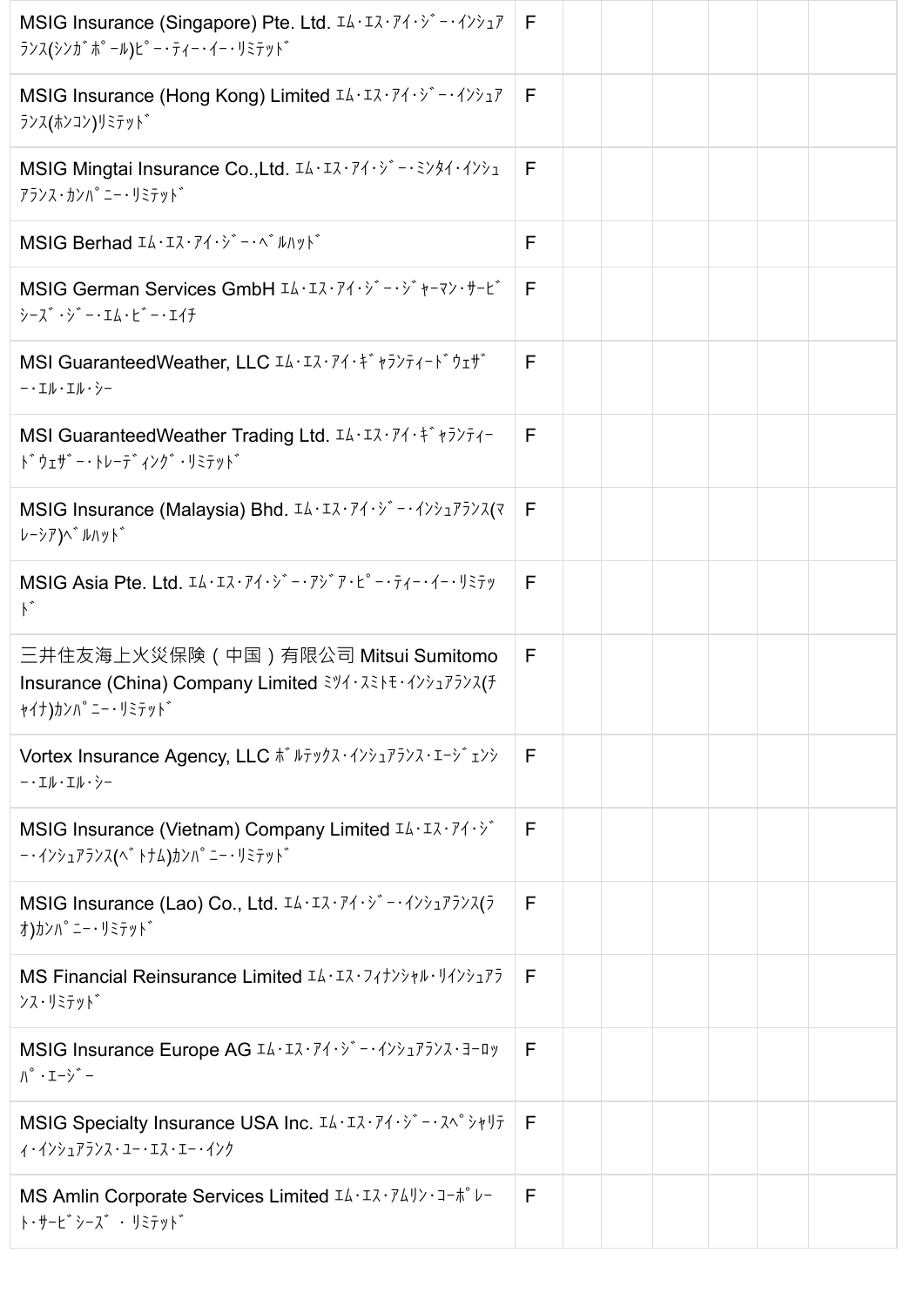| Leadenhall Capital Partners LLP リーテ゛ンホール・キャヒ゜タル・パ゜ートナー<br>$\lambda^*$ · I $\nu$ · I $\nu$ · $\mu^{\circ}$ -                                                                                                                                                                                                                                                                                                                                                                                        | F |  |  |  |
|----------------------------------------------------------------------------------------------------------------------------------------------------------------------------------------------------------------------------------------------------------------------------------------------------------------------------------------------------------------------------------------------------------------------------------------------------------------------------------------------------|---|--|--|--|
| Leadenhall Capital Partners US LLC リーデンホール・キャピタル・パー<br>トナーズ・ユー ・エス ・エル・エル・シー                                                                                                                                                                                                                                                                                                                                                                                                                       | E |  |  |  |
| MS Amlin Underwriting Limited IL·IZ· 74 J) · 7 > 4" - 5 4 7 4 > 5"<br>リミテット゛                                                                                                                                                                                                                                                                                                                                                                                                                       | E |  |  |  |
| MS Amlin Corporate Member Limited IA·IR· 74 J) · 1- * V-<br>ト・メンバ゛ー・リミテット゛                                                                                                                                                                                                                                                                                                                                                                                                                         | F |  |  |  |
| Amlin UK Limited $74!y \cdot 1 - \cdot 7 - \cdot 13791$ *                                                                                                                                                                                                                                                                                                                                                                                                                                          | F |  |  |  |
| MS Amlin Reinsurance Managers, Inc. IA·IR·741) · 14>>17<br>ランス・マネージ ャーズ・インク                                                                                                                                                                                                                                                                                                                                                                                                                        | F |  |  |  |
| Phoenix Underwriters Limited フェニックス アンダ ーライターズ リミテット゛                                                                                                                                                                                                                                                                                                                                                                                                                                              | F |  |  |  |
| MS Amlin (India) Private Limited IAIR 749) ( $\sqrt{77}$ $\sqrt{7}$ ) $7^{\circ}$ $\sqrt{7}$<br>ベート リミテッド                                                                                                                                                                                                                                                                                                                                                                                          | F |  |  |  |
| MS Amlin Underwriting Services Limited $I\Delta \cdot I\lambda \cdot \overline{7}\Delta J\lambda \cdot \overline{7}\lambda \overline{7}$<br>ライティング・サービ゙シーズ・リミテット゛                                                                                                                                                                                                                                                                                                                                  | E |  |  |  |
| MS Amlin Holdings Limited エムエス アムリン ホールディングス リミテ<br>ット゛                                                                                                                                                                                                                                                                                                                                                                                                                                            | F |  |  |  |
| MS Amlin Investments Limited IA·IR·74リン・インヘンストメンツ・リミテ<br>ット゛                                                                                                                                                                                                                                                                                                                                                                                                                                       | F |  |  |  |
| Amlin France Legacy Services 741> . フランス・レカ゛シー・サービ゛シース゛                                                                                                                                                                                                                                                                                                                                                                                                                                            | F |  |  |  |
| MS Amlin Asia Pacific Pte. Ltd. IL·IR·74リン・アジア・パシフィック・<br>$7°$ $7/^\circ$ $ \overline{\ }$ $\cdot$ $\overline{\ }$ $\overline{\ }$ $\overline{\ }$ $\overline{\ }$ $\overline{\ }$ $\overline{\ }$ $\overline{\ }$ $\overline{\ }$ $\overline{\ }$ $\overline{\ }$ $\overline{\ }$ $\overline{\ }$ $\overline{\ }$ $\overline{\ }$ $\overline{\ }$ $\overline{\ }$ $\overline{\ }$ $\overline{\ }$ $\overline{\ }$ $\overline{\ }$ $\overline{\ }$ $\overline{\ }$ $\overline{\ }$ $\overline{\ }$ | F |  |  |  |
| MS Amlin Labuan Limited IL·IZ·74リン·ラブアン·リミテット゛                                                                                                                                                                                                                                                                                                                                                                                                                                                     | F |  |  |  |
| MS Amlin Investment Management Limited IA·IR·74リン・イン                                                                                                                                                                                                                                                                                                                                                                                                                                               | F |  |  |  |
| MS Amlin (MENA) Limited IA·IZ·744) (ミーナ) リミテット゛                                                                                                                                                                                                                                                                                                                                                                                                                                                    | F |  |  |  |
| Amlin Netherlands Holding B.V. 74リン・ネザ <sup>・</sup> ーランス <sup>*</sup> ・ホールデ <sup>*</sup> ィン<br>グ・ビーブイ                                                                                                                                                                                                                                                                                                                                                                                              | F |  |  |  |
| MS Amlin Marine N.V. IL·IZ·741>·71>·IZ·J 1                                                                                                                                                                                                                                                                                                                                                                                                                                                         | F |  |  |  |
| MS Amlin AG IL·IZ·741) · I-· y -                                                                                                                                                                                                                                                                                                                                                                                                                                                                   | F |  |  |  |
| MS Amlin Insurance SE IA·IR·74リン・インシュアランス・エス・イー                                                                                                                                                                                                                                                                                                                                                                                                                                                    | F |  |  |  |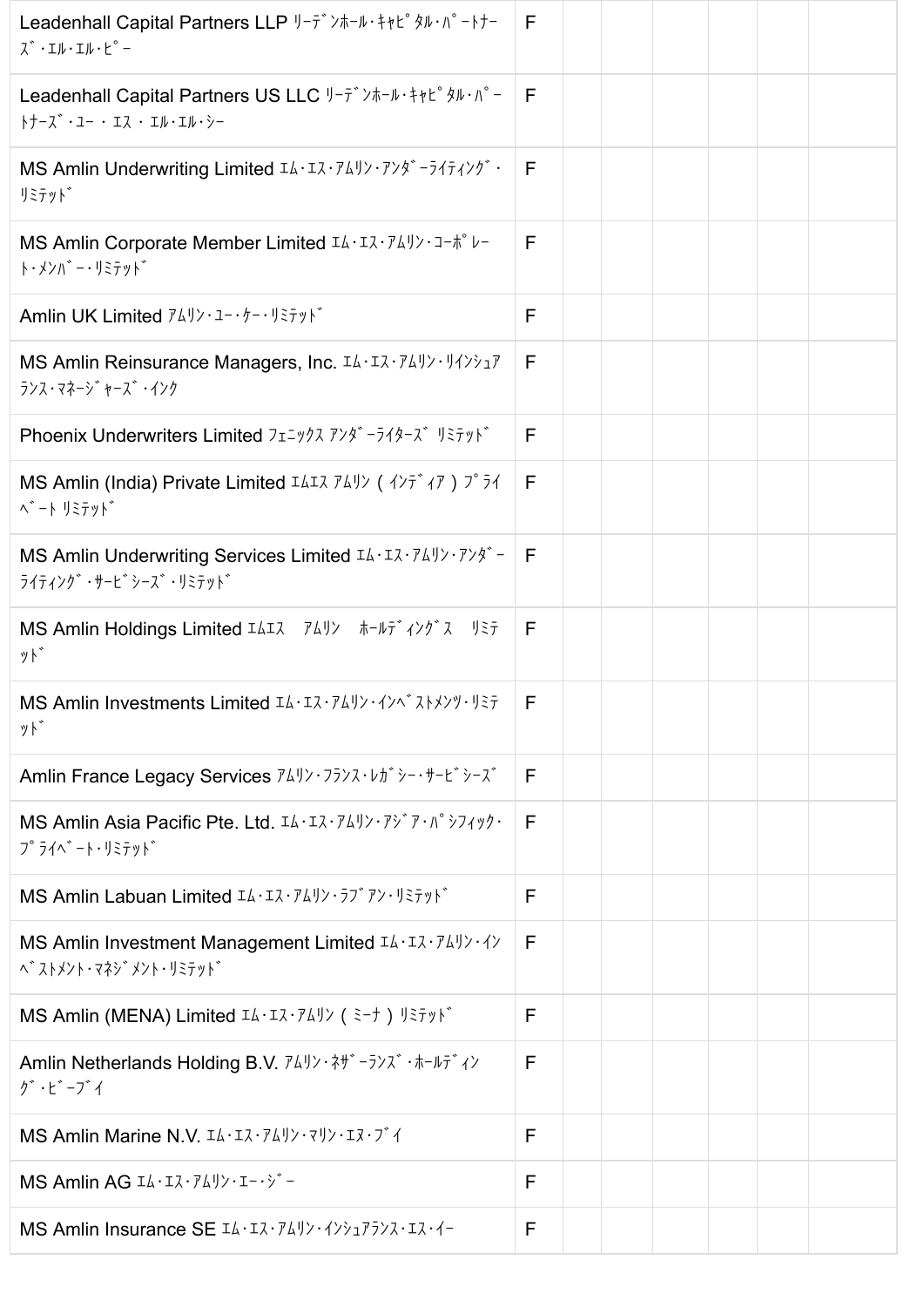| MS First Capital Insurance Limited IAIR · ファースト・キャピ タル・インシ<br>ュアランス・リミテット゛                                                                                                                                                                                                                                                                                                                                                                                           | -F |  |  |  |
|----------------------------------------------------------------------------------------------------------------------------------------------------------------------------------------------------------------------------------------------------------------------------------------------------------------------------------------------------------------------------------------------------------------------------------------------------------------------|----|--|--|--|
| Leadenhall Life II GP Limited $1-\overline{7}$ $3\pi-\mu$ $\cdot$ $5\pi$ $\cdot$ $9-\cdot$ $3-\mu$ °<br>$ \cdot$ $\frac{1}{2}$ $\frac{1}{2}$ $\frac{1}{2}$ $\frac{1}{2}$ $\frac{1}{2}$                                                                                                                                                                                                                                                                               | F  |  |  |  |
| Leadenhall Capital Bermuda Limited $\frac{1}{2} - \bar{r} \times \frac{1}{2} + \frac{1}{2} \times \frac{1}{2} + \frac{1}{2} \times \frac{1}{2}$<br>$1-\hat{y}^* \cdot \hat{y}$                                                                                                                                                                                                                                                                                       | F  |  |  |  |
| PT. Asuransi Jiwa Sinarmas MSIG Tbk L° - · $\bar{\tau}$ / - · 7 $\bar{\nu}$ = · 7 ·<br>ジワ・シナールマス・エム・エス・アイ・ジー・ティー・ビー・ケー                                                                                                                                                                                                                                                                                                                                               | F  |  |  |  |
| 美守安管理(上海)有限公司 MSIG Management (Shanghai)<br>Co. Ltd Iム・Iス・アイ・ジー・マネジ メント(シャンハイ)カンパ°ニー・リミテット                                                                                                                                                                                                                                                                                                                                                                           | F  |  |  |  |
| Leadenhall Capital Partners GP Limited $1-\bar{r}$ > $\pi-\mu$ + + + $\mu^e$ $\pi\mu$ .<br>$\Lambda^{\circ}$ - $\Lambda^+$ - $\lambda^{\circ}$ · $\lambda^{\circ}$ - $\Lambda^{\circ}$ - $\cdot$ $\Lambda^{\circ}$ - $\Lambda^{\circ}$                                                                                                                                                                                                                               | F  |  |  |  |
| Leadenhall Life IV GP Limited $1-\overline{7}$ $\overline{7}$ $\overline{7}$ $\overline{7}$ $\overline{7}$ $\overline{7}$ $\overline{7}$ $\overline{7}$ $\overline{7}$ $\overline{7}$ $\overline{7}$ $\overline{7}$ $\overline{7}$ $\overline{7}$ $\overline{7}$ $\overline{7}$ $\overline{7}$ $\overline{7}$ $\overline{7}$ $\overline{7}$ $\overline{7}$ $\$<br>$ \cdot$ $\overline{1}$ $\overline{z}$ $\overline{y}$ $\overline{y}$ $\overline{y}$ $\overline{y}$ | E  |  |  |  |
| MS Amlin Distribution Holdings, Inc. IL·IZ·74リン・ディストリビ<br>ューション・ホールテ゛ィンク゛ ス・インク                                                                                                                                                                                                                                                                                                                                                                                      | F  |  |  |  |
| Aioi Nissay Dowa Insurance Company of Europe SE 74t<br>$(1 - 2)$ $(1 - 3)$ $(1 - 4)$ $(1 - 4)$ $(1 - 4)$ $(1 - 3)$ $(1 - 1)$ $(1 - 1)$ $(1 - 1)$ $(1 - 1)$ $(1 - 1)$ $(1 - 1)$ $(1 - 1)$ $(1 - 1)$ $(1 - 1)$ $(1 - 1)$ $(1 - 1)$ $(1 - 1)$ $(1 - 1)$ $(1 - 1)$ $(1 - 1)$ $(1 - 1)$ $(1 - 1)$ $(1 - 1)$ $(1 - $                                                                                                                                                       | F  |  |  |  |
| Toyota Insurance Management SE トヨタ・インシュアランス・マネージ<br>メント エス・イー                                                                                                                                                                                                                                                                                                                                                                                                        | F  |  |  |  |
| Aioi Nissay Dowa Insurance Management Limited $7/11 + 1$<br>ッセイト゛ウワ・インシュアランス・マネージ゛メント リミテット゛                                                                                                                                                                                                                                                                                                                                                                         | F  |  |  |  |
| Aioi Nissay Dowa Life Insurance of Europe AG 7414 · = yt4<br>ドウワ・ライフ・インシュアランス・オブ・ヨーロッパエージー                                                                                                                                                                                                                                                                                                                                                                           | F  |  |  |  |
| 愛和誼日生同和財産保険(中国)有限公司 Aioi Nissay Do<br>wa Insurance (China) Company Limited                                                                                                                                                                                                                                                                                                                                                                                           | F  |  |  |  |
| <b>DTRIC Insurance Company, Limited <math>\bar{\tau}</math> (HU) <math>\gamma</math></b> $\rightarrow$ ( $\gamma$ ) $\gamma$ $\bar{\gamma}$ ) $\lambda$ $\rightarrow$<br>カンハ°ニー リミテット゛                                                                                                                                                                                                                                                                               | F  |  |  |  |
| <b>DTRIC Insurance Underwriters, Limited <math>\vec{\tau}</math> (NV) <math>\hat{\tau}</math></b> (N) $\hat{\tau}$<br>ス ・ アンタ゛ーライターズ゛ リミテット゛                                                                                                                                                                                                                                                                                                                         | F  |  |  |  |
| Aioi Nissay Dowa Management New Zealand Limited 74#<br>イ・ニッセイト゛ウワ・マネージ゛メント・ニュージ゛ーラント゛ リミテット゛                                                                                                                                                                                                                                                                                                                                                                         | F  |  |  |  |
| Aioi Nissay Dowa Insurance Company Australia Pty Ltd 71<br>オイ・ ニッセイト゛ウワ ・ インシュアランス ・ カンハ゜ニー ・ オーストラリア ・ ヒ゜ーティーワイ ・ リ<br>ミテット゛                                                                                                                                                                                                                                                                                                                                        | F  |  |  |  |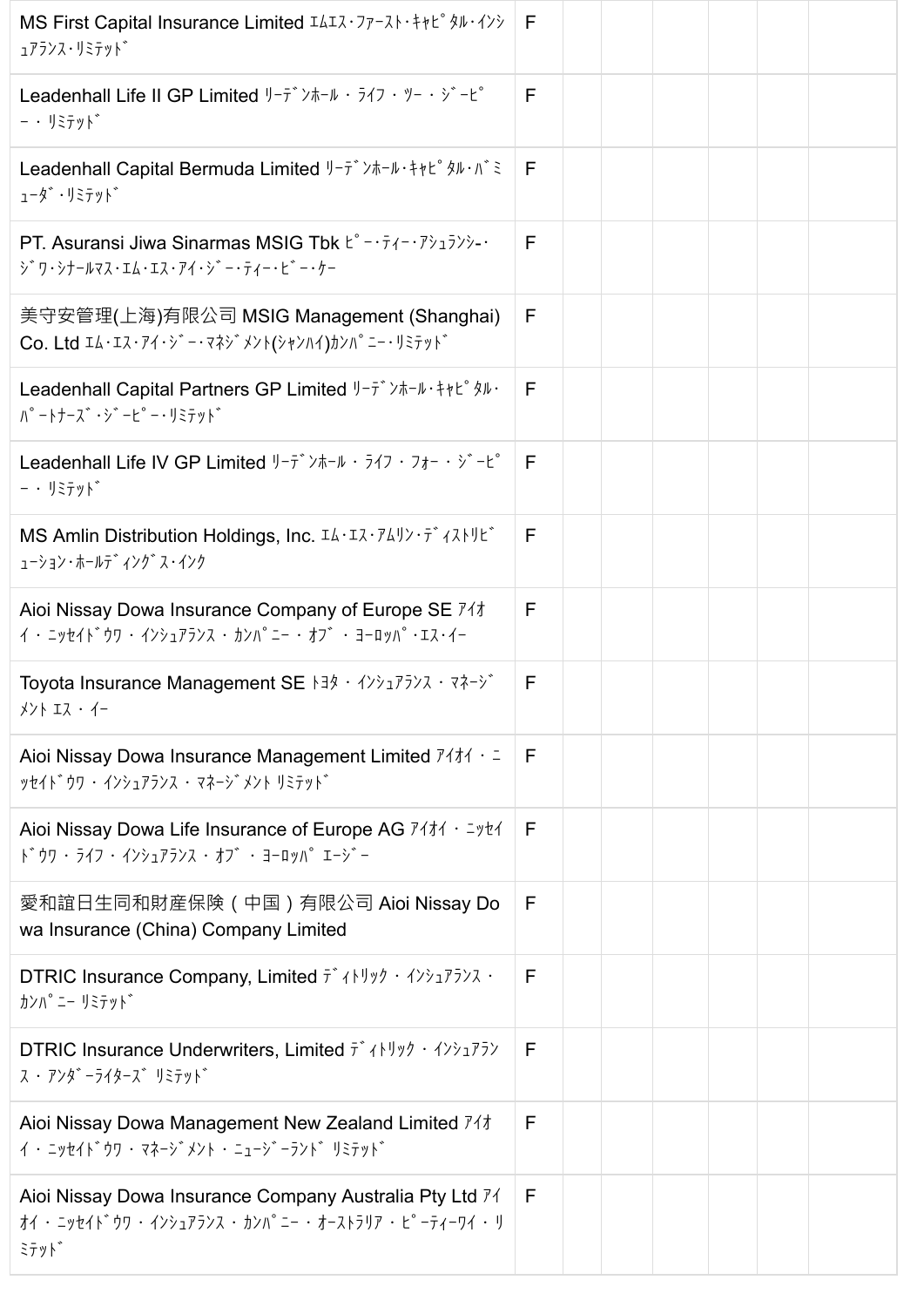| LLC Toyota Insurance Management (Insurance Brokers) I<br>ル・エル・シー・トヨタ・インシュアランス・マネージメント ( インシュアランス・ブローカー<br>$\lambda^*$ )                                                                                                                                                                                                                                                             | F            |  |  |  |
|-------------------------------------------------------------------------------------------------------------------------------------------------------------------------------------------------------------------------------------------------------------------------------------------------------------------------------------------------------------------------------------|--------------|--|--|--|
| LLC Toyota Insurance Management (Insurance Agency) I<br>ル・エル・シー・トヨタ・インシュアランス・マネージメント ( インシュアランス・エージェン<br>氵- )                                                                                                                                                                                                                                                                       | F            |  |  |  |
| Toyota Insurance Management (Insurance Broker) LLP \ 3<br>タ・インシュアランス・マネシ゛メント(インシュアランス ブ゛ローカー)・エル・エル・ヒ°ー                                                                                                                                                                                                                                                                             | F            |  |  |  |
| Box Innovation Group Limited $\vec{k}$ ックス・イノベ ーション・グ ループ・リミテ<br>ット゛                                                                                                                                                                                                                                                                                                                | E            |  |  |  |
| Insure The Box Limited インシュアー・ザ・ボックス・リミテット                                                                                                                                                                                                                                                                                                                                          | F            |  |  |  |
| ITB Services Limited 7474-L'-++-L' ス・リミテット                                                                                                                                                                                                                                                                                                                                          | F            |  |  |  |
| ITB Web Limited 7474-L'-·ウェブ・リミテット                                                                                                                                                                                                                                                                                                                                                  | F            |  |  |  |
| ITB Telematics Solutions LLP 7474-L'-+7VR7407. YU1-33Y<br>$\lambda$ $\cdot$ $I$ $\mu$ $I$ $\mu$ $L$ $\circ$ $-$                                                                                                                                                                                                                                                                     | F            |  |  |  |
| ITB Premium Finance Limited 7474-L'-3° VE74.774+>7.45<br>テット゛                                                                                                                                                                                                                                                                                                                       | F            |  |  |  |
| Aioi Nissay Dowa Insurance Services USA Corporation 71<br>オイ・ニッセイト゛ウワ・インシュアランス・サービ゛シーズ゛・ユーエスエー・コーポ゜レーション                                                                                                                                                                                                                                                                            | F            |  |  |  |
| DTRIC Management Company, Limited $\bar{t}$ (Nuvia $\bar{t}$ ) $\rightarrow$ $\bar{t}$<br>ト・カンパ ニー リミテット゛                                                                                                                                                                                                                                                                           | F            |  |  |  |
| Aioi Nissay Dowa Services Asia Pte. Ltd. 7414 · = yt41* +<br>ワ・サービ゙シーズ・アジア・ピーティーイー・エルティーテ゛ィー                                                                                                                                                                                                                                                                                        | F            |  |  |  |
| Aioi Nissay Dowa Europe Limited 74t4 · = yt41' 07 · 3-0 yn<br>リミテット゛                                                                                                                                                                                                                                                                                                                | F            |  |  |  |
| Aioi Nissay Dowa Insurance UK Limited 74t4 · Inthisty-1><br>シュアランス ・ ユーケー・リミテット゛                                                                                                                                                                                                                                                                                                    | F            |  |  |  |
| Toyota Insurance Management South Africa Proprietary Li<br>mited $\frac{1}{3}$ + $\frac{1}{2}$ + $\frac{1}{2}$ + $\frac{1}{2}$ + $\frac{1}{2}$ + $\frac{1}{2}$ + $\frac{1}{2}$ + $\frac{1}{2}$ + $\frac{1}{2}$ + $\frac{1}{2}$ + $\frac{1}{2}$ + $\frac{1}{2}$ + $\frac{1}{2}$ + $\frac{1}{2}$ + $\frac{1}{2}$ + $\frac{1}{2}$ + $\frac{1}{2}$ + $\frac{1}{2}$ +<br>$\mathcal{N}^*$ | F            |  |  |  |
| MOTER Technologies, Inc. モーターテクノロジーズインジョーポピレーテット                                                                                                                                                                                                                                                                                                                                    | F            |  |  |  |
| AD Information and Data Services (Europe) GmbH $I-\bar{t}$ /-<br>インフォメーションアント <sup>*</sup> テ <sup>*</sup> ータサーヒ <sup>*</sup> シース <sup>*</sup> (ヨーロッハ <sup>°</sup> ) ゲ <sup>*</sup> ーエムへ <sup>*</sup> ーハー                                                                                                                                                                            | $\mathsf{F}$ |  |  |  |
| MS&AD Ventures LLC IA·IR·アンド・エーディー・ベンチャーズエルエルシ                                                                                                                                                                                                                                                                                                                                      | F            |  |  |  |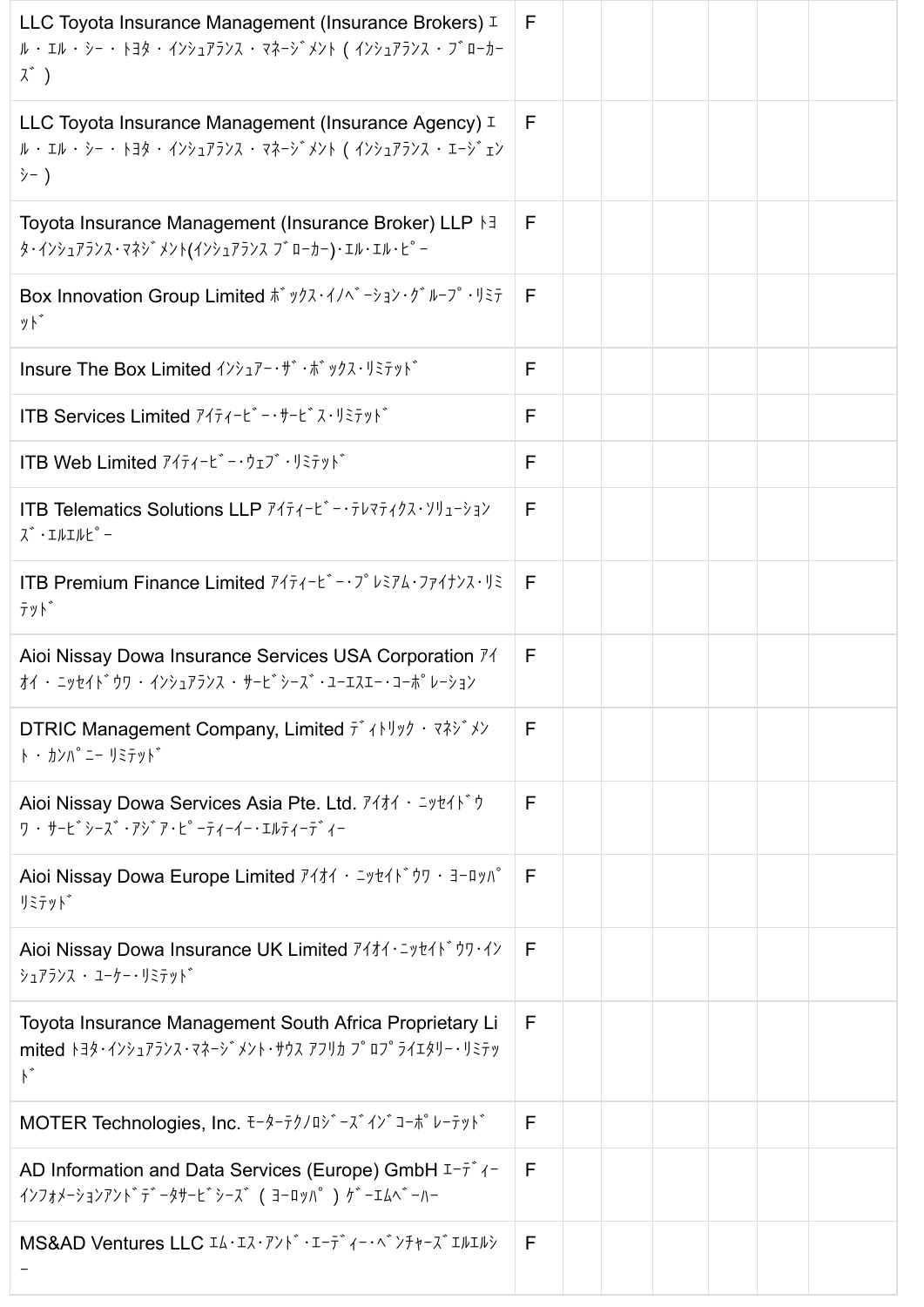| MSIG Insurance (Thailand) Public Company Limited $I\Lambda \cdot I$<br>ス・アイ・ジー・インシュアランス(タイランド)パブリック・カンパニー・リミテッド                                                                                                                                                                                                                                                                                                                                   | F  |  |  |  |
|---------------------------------------------------------------------------------------------------------------------------------------------------------------------------------------------------------------------------------------------------------------------------------------------------------------------------------------------------------------------------------------------------------------------------------------------------|----|--|--|--|
| Ueang Mai Co., Ltd. ウェン・マイ・カンパ <sup>°</sup> ニー・リミテット                                                                                                                                                                                                                                                                                                                                                                                              | F  |  |  |  |
| Yardhimar Company Limited +-7* (マー・カンパ ニー・リミテット*                                                                                                                                                                                                                                                                                                                                                                                                  | F  |  |  |  |
| Leadenhall Capital Partners US LP $1-\overline{7}$ $\overline{7}$ $\overline{7}$ $\overline{7}$ $\overline{7}$ $\overline{7}$ $\overline{7}$ $\overline{7}$ $\overline{7}$ $\overline{7}$ $\overline{7}$ $\overline{7}$ $\overline{7}$ $\overline{7}$ $\overline{7}$ $\overline{7}$ $\overline{7}$ $\overline{7}$ $\overline{7}$ $\overline{7}$ $\overline{7}$<br>$+-\lambda$ $\cdot$ $1 \cdot$ $I\lambda$ $\cdot$ $I\mu$ $\cdot$ $I^{\circ}$ $-$ | F  |  |  |  |
| International Transportation & Marine Office, LLC $\{\frac{1}{2}, \frac{1}{2}, \frac{1}{2}\}$<br>ル・トランスポ <sup>°</sup> テーション・アント゛・マリン・オフィス・エル・エル・シー                                                                                                                                                                                                                                                                                                | F. |  |  |  |
| International Transportation & Marine Agency, LLC $\{\frac{\lambda}{2} + \frac{\lambda}{2}\}$<br><b>ョナル・トランスポ ーテーション・アント ·マリン・エイジ ェンシー・エル・エル・シー</b>                                                                                                                                                                                                                                                                                               | F  |  |  |  |
| Associated MG, LLC アソシエイティッド・エム・ジー・エル・エル・シー                                                                                                                                                                                                                                                                                                                                                                                                       | F  |  |  |  |
| Global Digital Hub Management (Israel) Ltd. $\hat{y}$ u-n $\hat{y}$ $\hat{y}$ = $\hat{y}$<br>タル・ハフ゛・マネシ゛メント(イスラエル)・リミテット゛                                                                                                                                                                                                                                                                                                                         | F  |  |  |  |
| Leadenhall Remote Risk Insurance Linked Investments Fu<br>nd ICAV リーデ ンホール・リモート・リスク・インシュアランス・リンクト・インベ ストメ<br>>ツ・ファンド・アイ・シー・エー・ブイ                                                                                                                                                                                                                                                                                                                  | F  |  |  |  |
| Leadenhall Nat Cat Focus Insurance Linked Investments F<br>und ICAV リーテ゛ンホール・ナット・キャット・フォーカス・インシュアランス・リンクト・インへ゛ス<br>トメンツ・ファント゛・アイ・シー・エー・ブ゛イ                                                                                                                                                                                                                                                                                                        | F  |  |  |  |
| Advanced Connectivity, LLC $7 \times 7 \times 7 \times 7$ $7 \times 7 \times 7 \times 7$<br>シー                                                                                                                                                                                                                                                                                                                                                    | F  |  |  |  |
| Connected Analytic Services, LLC Jネクティッド・アナリティック・サービ<br>シーズ コル・エル・シー                                                                                                                                                                                                                                                                                                                                                                              | F  |  |  |  |
| Toyota Insurance Management Solutions USA, LLC トヨタ・イ<br>>>175>ス·マネシ メント・ソリューションス · 1-IスI-,Iル・Iル・シー                                                                                                                                                                                                                                                                                                                                                | F  |  |  |  |
| BPI/MS Insurance Corporation $E^* - E^* - \frac{1}{2}A \cdot I\lambda \cdot I\lambda \cdot \frac{1}{2}A \cdot \frac{1}{2}A$<br>ス・コーポ レーション                                                                                                                                                                                                                                                                                                        | F  |  |  |  |
| FLT Prime Insurance Corporation $I \bar{J} \cdot I \bar{J} \cdot \bar{J} \cdot \bar{J} \cdot \bar{J} \cdot \bar{J} \cdot \bar{J} \cdot \bar{J} \cdot \bar{J} \cdot \bar{J} \bar{J}$<br>ンス・コーポ レーション                                                                                                                                                                                                                                               | E  |  |  |  |
| MBTS Broking Services Company Limited IA· L -· $\bar{t}$ -· $\bar{t}$ / -· IX·<br>J ゙ローキング ·サーヒ ゙シース ·カンハ ゠ー・リミテット                                                                                                                                                                                                                                                                                                                                | F  |  |  |  |
| Cholamandalam MS General Insurance Company Limited<br>チョラマンダラム・エム・エス・ジェネラル・インシュアランス・カンパニー・リミテッド                                                                                                                                                                                                                                                                                                                                                   | F  |  |  |  |
| Asia Insurance (Cambodia) Plc. $\vec{r}$ <sup><math>\vec{r}</math></sup> $\cdot$ $\langle \vec{r} \rangle$ $\vec{r}$ $\langle \vec{r} \rangle$ $\langle \vec{r} \rangle$ $\vec{r}$ $\langle \vec{r} \rangle$ $\hat{r}$ $\langle \vec{r} \rangle$ $\langle \vec{r} \rangle$<br>-· エル・シー                                                                                                                                                            | F  |  |  |  |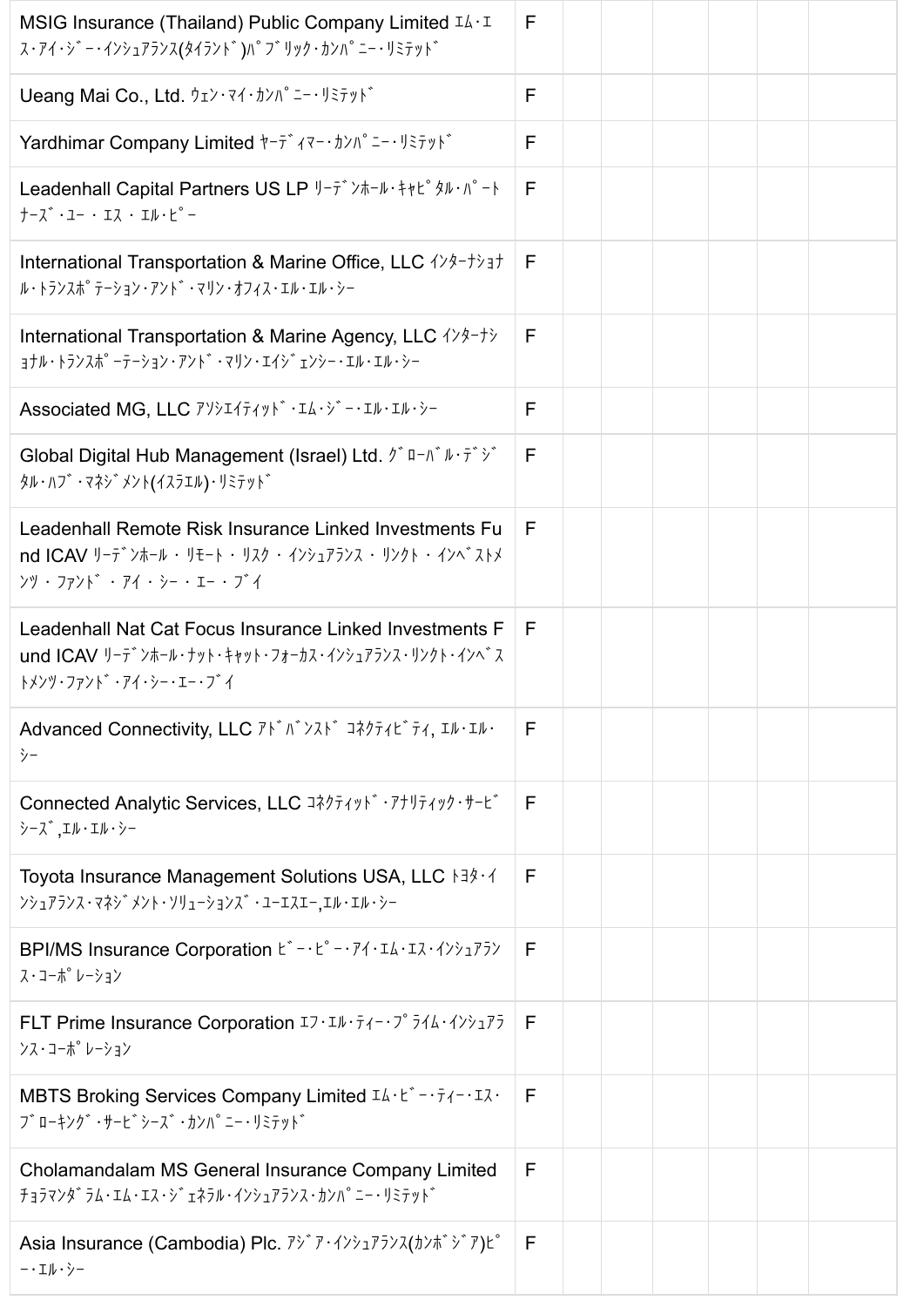| Cholamandalam MS Risk Services Limited $f_1\bar{f}_2\bar{f}_3\bar{f}_4\cdots\bar{f}_4\cdots$<br>エス・リスク・サービ シーズ ・リミテット゛                                                                                                                                                                                                             | F            |  |  |  |
|------------------------------------------------------------------------------------------------------------------------------------------------------------------------------------------------------------------------------------------------------------------------------------------------------------------------------------|--------------|--|--|--|
| Hong Leong Assurance Berhad $\hbar$ ' $\nu$ $\hbar$ ' $\nu$ <sup>2</sup> , $\bar{\nu}$ <sup>2</sup> , $\bar{\nu}$ <sup>2</sup> , $\lambda$ $\cdots$ $\bar{\nu}$ $\bar{\nu}$ $\bar{\nu}$ $\bar{\nu}$                                                                                                                                | F            |  |  |  |
| Hong Leong MSIG Takaful Berhad #> · レオン・エム・エス・アイ・ジー・タ<br>カフル・ヘ゛ルハット゛                                                                                                                                                                                                                                                               | $\mathsf{F}$ |  |  |  |
| Max Life Insurance Company Limited $\frac{7}{7}$ $\frac{7}{7}$ $\frac{7}{7}$ $\frac{7}{7}$<br>ス ・ カンパ ニー ・ リミテット゛                                                                                                                                                                                                                  | F            |  |  |  |
| SHUS Holdings Limited エスエイチューエス・ホールデ ィング ス・リミテット                                                                                                                                                                                                                                                                                   | F            |  |  |  |
| Ceylinco Insurance PLC セリンコ・インシュアランス・ピー・エル・シー                                                                                                                                                                                                                                                                                      | F            |  |  |  |
| Max Financial Services Limited $\frac{7}{7}$ $\frac{7}{7}$ $\frac{1}{2}$ $\frac{1}{2}$ $\frac{1}{2}$ $\frac{1}{2}$ $\frac{1}{2}$ $\frac{1}{2}$<br>ット゛                                                                                                                                                                              | F            |  |  |  |
| Lifson Re Ltd. リフソン・リー・リミテット                                                                                                                                                                                                                                                                                                       | F            |  |  |  |
| Bangkok Chayoratn Company, Limited $\wedge$ $\vee$ $\vee$ $\wedge$ $\wedge$ $\wedge$ $\wedge$ $\wedge$ $\wedge$ $\wedge$ $\wedge$ $\wedge$ $\wedge$ $\wedge$ $\wedge$ $\wedge$ $\wedge$ $\wedge$ $\wedge$ $\wedge$ $\wedge$ $\wedge$ $\wedge$ $\wedge$ $\wedge$ $\wedge$ $\wedge$ $\wedge$ $\wedge$ $\wedge$ $\wedge$<br>ニー リミテット゛ | F            |  |  |  |
| Aioi Bangkok Insurance Public Company Limited $7/11 \cdot N^2$<br>>コク · インシュアランス · パブリック · カンパニー リミテット゛                                                                                                                                                                                                                            | F            |  |  |  |
| 広愛保険経紀有限公司 Guang Ai Insurance Brokers Ltd.                                                                                                                                                                                                                                                                                         | F            |  |  |  |
| Bangkok Chayolife Company, Limited $\wedge$ $\vee$ $\vee$ $\vee$ $\wedge$ $\wedge$ $\wedge$ $\wedge$ $\wedge$ $\wedge$<br>ハ°ニー リミテット゛                                                                                                                                                                                              | E            |  |  |  |
| <b>TAKAGI AND ASSOCIATES INCORPORATED \$14** . 7&gt;</b><br>ド・アソシエイツ・インコーポ レーテット゛                                                                                                                                                                                                                                                  | F            |  |  |  |
| 株式会社 自研センター The Jiken Center Co., Ltd                                                                                                                                                                                                                                                                                              | G            |  |  |  |
| NTT DATA FA Insurance Systems Pte. Ltd. (Singapore)                                                                                                                                                                                                                                                                                | G            |  |  |  |
| NTT DATA FA Insurance Systems India Pvt. Ltd.                                                                                                                                                                                                                                                                                      | G            |  |  |  |
| NTT DATA FA Insurance Systems Taiwan                                                                                                                                                                                                                                                                                               | G            |  |  |  |
| NTT DATA FA Insurance Systems Japan KK, NTT DATA F<br>A Insurance Systems                                                                                                                                                                                                                                                          | G            |  |  |  |
| 長瀬耕一                                                                                                                                                                                                                                                                                                                               | A            |  |  |  |
| 長瀬耕一                                                                                                                                                                                                                                                                                                                               | A            |  |  |  |
| 長瀬耕一                                                                                                                                                                                                                                                                                                                               | A            |  |  |  |
| 長瀬耕一                                                                                                                                                                                                                                                                                                                               | A            |  |  |  |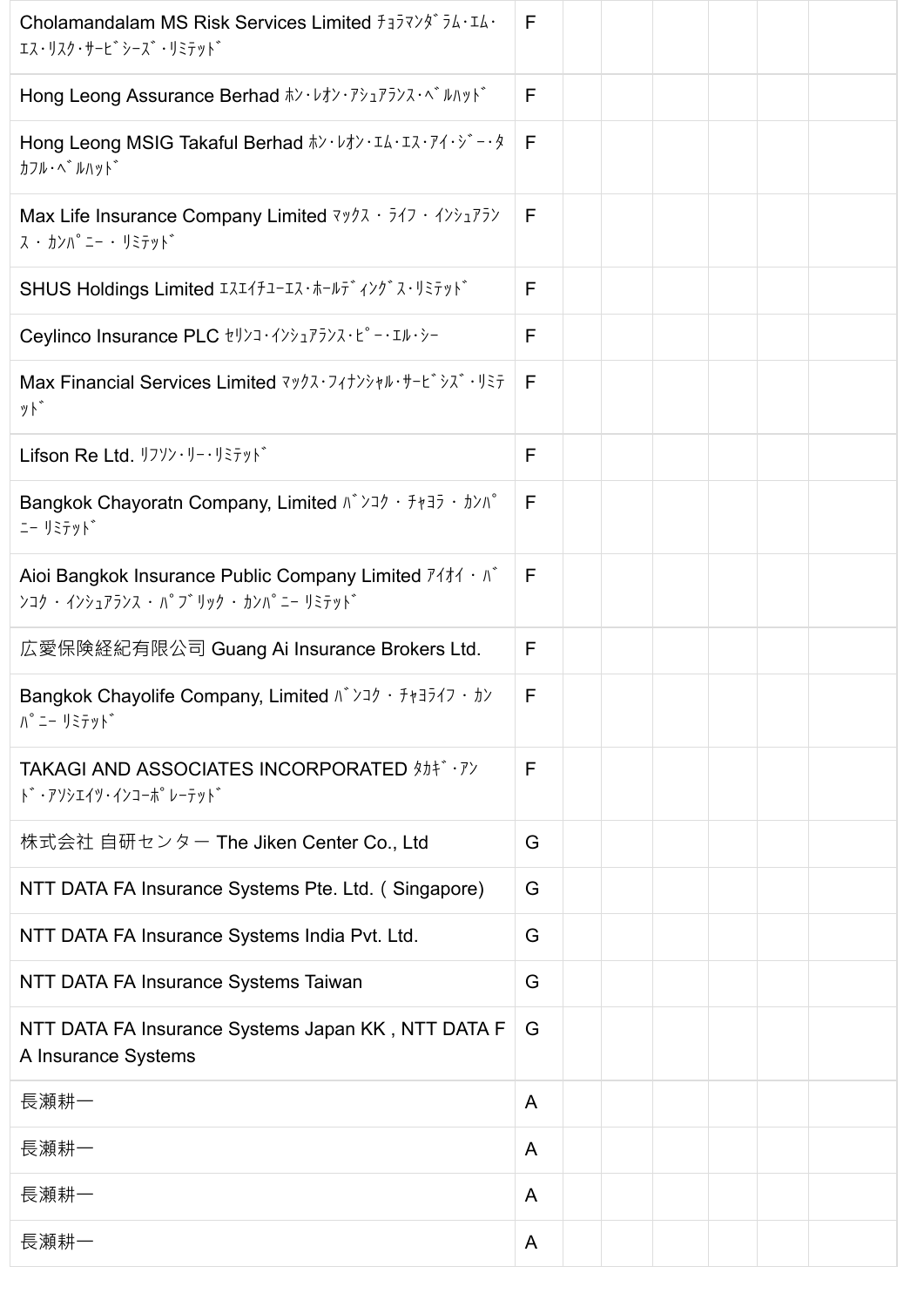| 長瀬耕一 | $\mathsf{A}$ |  |  |  |
|------|--------------|--|--|--|
| 長瀬耕一 | A            |  |  |  |
| 長瀬耕一 | A            |  |  |  |
| 長瀬耕一 | A            |  |  |  |
| 木下恵  | $\mathsf{A}$ |  |  |  |
| 木下恵  | A            |  |  |  |
| 木下恵  | $\mathsf{A}$ |  |  |  |
| 木下恵  | A            |  |  |  |
| 木下恵  | $\mathsf{A}$ |  |  |  |
| 木下恵  | $\mathsf{A}$ |  |  |  |
| 木下恵  | $\mathsf{A}$ |  |  |  |
| 益田亮吾 | $\mathsf{A}$ |  |  |  |
| 益田亮吾 | $\mathsf{A}$ |  |  |  |
| 益田亮吾 | A            |  |  |  |
| 益田亮吾 | A            |  |  |  |
| 益田亮吾 | $\mathsf{A}$ |  |  |  |
| 益田亮吾 | A            |  |  |  |
| 益田亮吾 | A            |  |  |  |
| 益田亮吾 | A            |  |  |  |
| 塩崎一馬 | A            |  |  |  |
| 塩崎一馬 | $\mathsf{A}$ |  |  |  |
| 塩崎一馬 | $\mathsf{A}$ |  |  |  |
| 塩崎一馬 | $\mathsf{A}$ |  |  |  |
| 塩崎一馬 | $\mathsf{A}$ |  |  |  |
| 塩崎一馬 | A            |  |  |  |
| 連元龍  | $\mathsf{A}$ |  |  |  |
| 連元龍  | $\mathsf{A}$ |  |  |  |
| 連元龍  | $\mathsf{A}$ |  |  |  |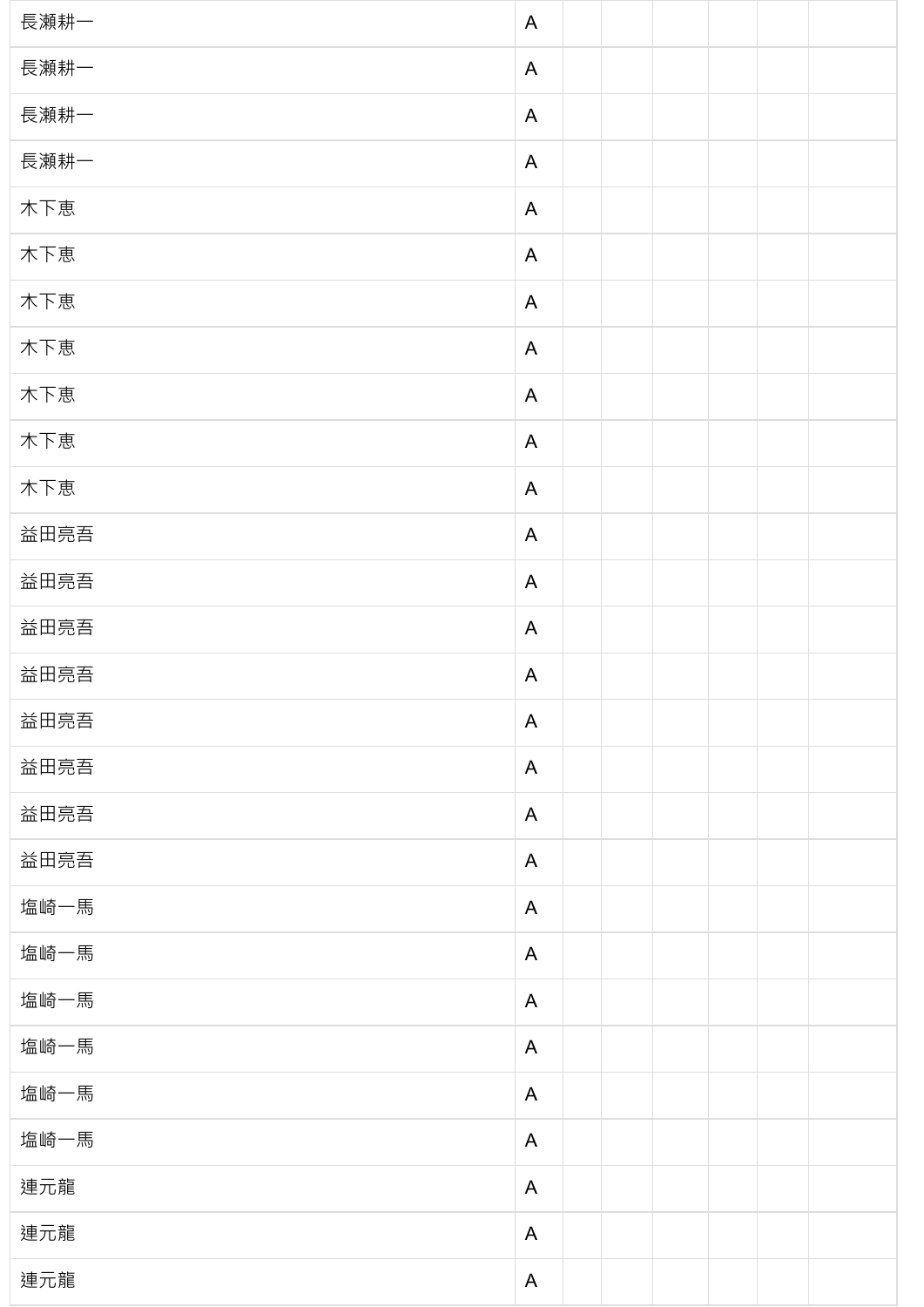| 連元龍 | $\mathsf{A}$              |  |  |  |
|-----|---------------------------|--|--|--|
| 連元龍 | A                         |  |  |  |
| 連元龍 | $\mathsf{A}$              |  |  |  |
| 連元龍 | A                         |  |  |  |
| 連元龍 | $\mathsf{A}$              |  |  |  |
| 連元龍 | A                         |  |  |  |
| 連元龍 | $\mathsf{A}$              |  |  |  |
| 連元龍 | A                         |  |  |  |
| 連元龍 | $\mathsf{A}$              |  |  |  |
| 連元龍 | A                         |  |  |  |
| 羅子強 | $\mathsf{A}$              |  |  |  |
| 羅子強 | A                         |  |  |  |
| 羅子強 | $\mathsf{A}$              |  |  |  |
| 羅子強 | A                         |  |  |  |
| 羅子強 | A                         |  |  |  |
| 羅子強 | $\mathsf{A}$              |  |  |  |
| 羅子強 | A                         |  |  |  |
| 羅子強 | $\mathsf{A}$              |  |  |  |
| 羅子強 | A                         |  |  |  |
| 高福源 | $\mathsf{A}$              |  |  |  |
| 高福源 | A                         |  |  |  |
| 高福源 | $\mathsf{A}$              |  |  |  |
| 高福源 | A                         |  |  |  |
| 高福源 | $\boldsymbol{\mathsf{A}}$ |  |  |  |
| 高福源 | A                         |  |  |  |
| 高福源 | $\boldsymbol{\mathsf{A}}$ |  |  |  |
| 高福源 | A                         |  |  |  |
| 高福源 | $\boldsymbol{\mathsf{A}}$ |  |  |  |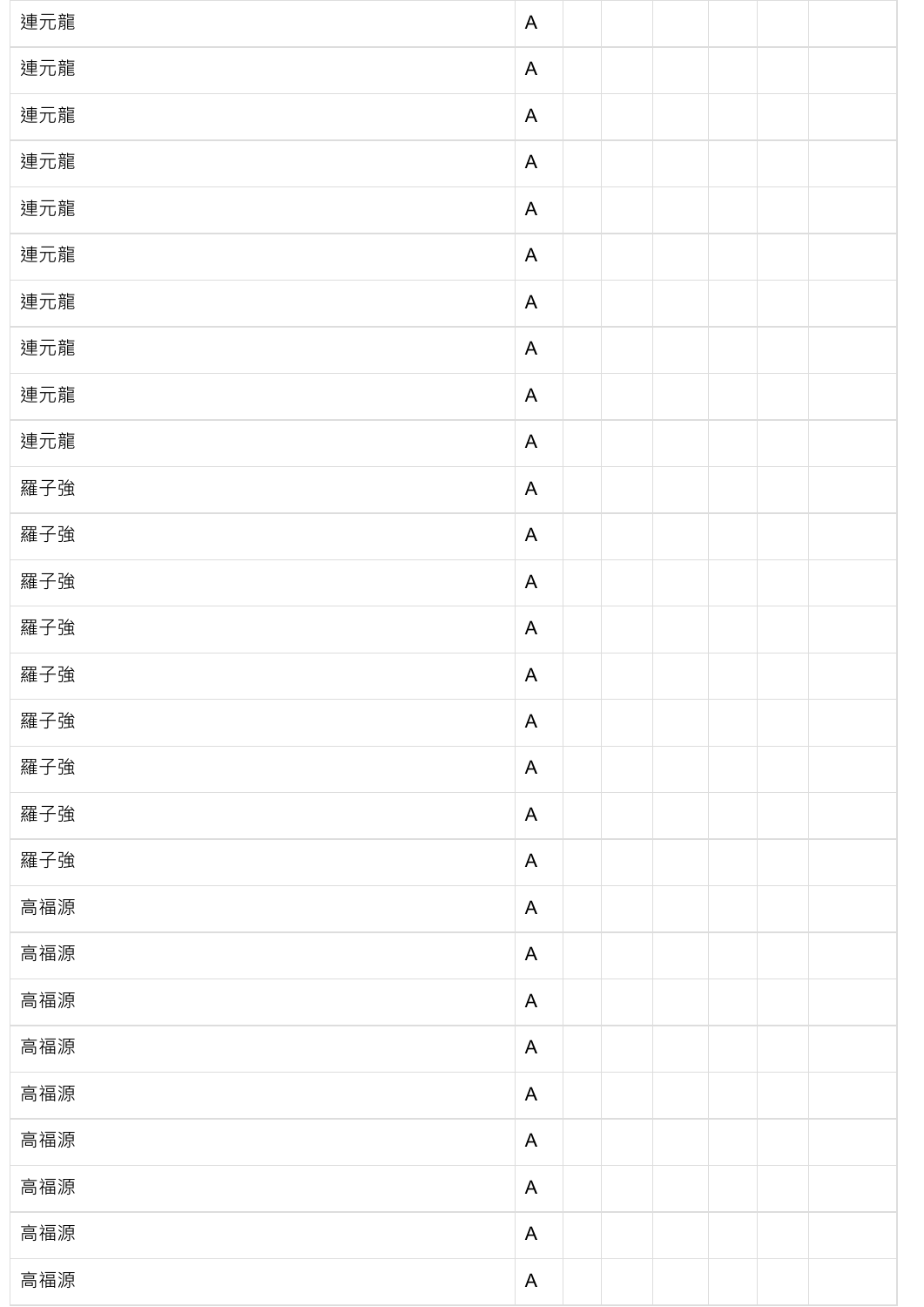| 陳嘉文  | $\mathsf{A}$ |  |  |  |
|------|--------------|--|--|--|
| 陳嘉文  | $\mathsf{A}$ |  |  |  |
| 陳嘉文  | $\mathsf{A}$ |  |  |  |
| 陳嘉文  | $\mathsf{A}$ |  |  |  |
| 陳嘉文  | $\mathsf{A}$ |  |  |  |
| 陳嘉文  | $\mathsf{A}$ |  |  |  |
| 陳嘉文  | $\mathsf{A}$ |  |  |  |
| 戸田辰朗 | $\mathsf{A}$ |  |  |  |
| 戸田辰朗 | $\mathsf{A}$ |  |  |  |
| 戸田辰朗 | $\mathsf{A}$ |  |  |  |
| 戸田辰朗 | $\mathsf{A}$ |  |  |  |
| 戸田辰朗 | $\mathsf{A}$ |  |  |  |
| 戸田辰朗 | $\mathsf{A}$ |  |  |  |
| 戸田辰朗 | $\mathsf{A}$ |  |  |  |
|      |              |  |  |  |
| 魏長樟  | $\mathsf{A}$ |  |  |  |
| 魏長樟  | $\mathsf{A}$ |  |  |  |
| 魏長樟  | $\mathsf{A}$ |  |  |  |
| 魏長樟  | $\mathsf{A}$ |  |  |  |
| 魏長樟  | $\mathsf{A}$ |  |  |  |
| 魏長樟  | $\mathsf{A}$ |  |  |  |
| 魏長樟  | $\mathsf{A}$ |  |  |  |
| 魏長樟  | $\mathsf{A}$ |  |  |  |
| 魏長樟  | $\mathsf{A}$ |  |  |  |
| 柳元祥  | $\mathsf{A}$ |  |  |  |
| 柳元祥  | $\mathsf{A}$ |  |  |  |
| 柳元祥  | $\mathsf{A}$ |  |  |  |
| 柳元祥  | $\mathsf{A}$ |  |  |  |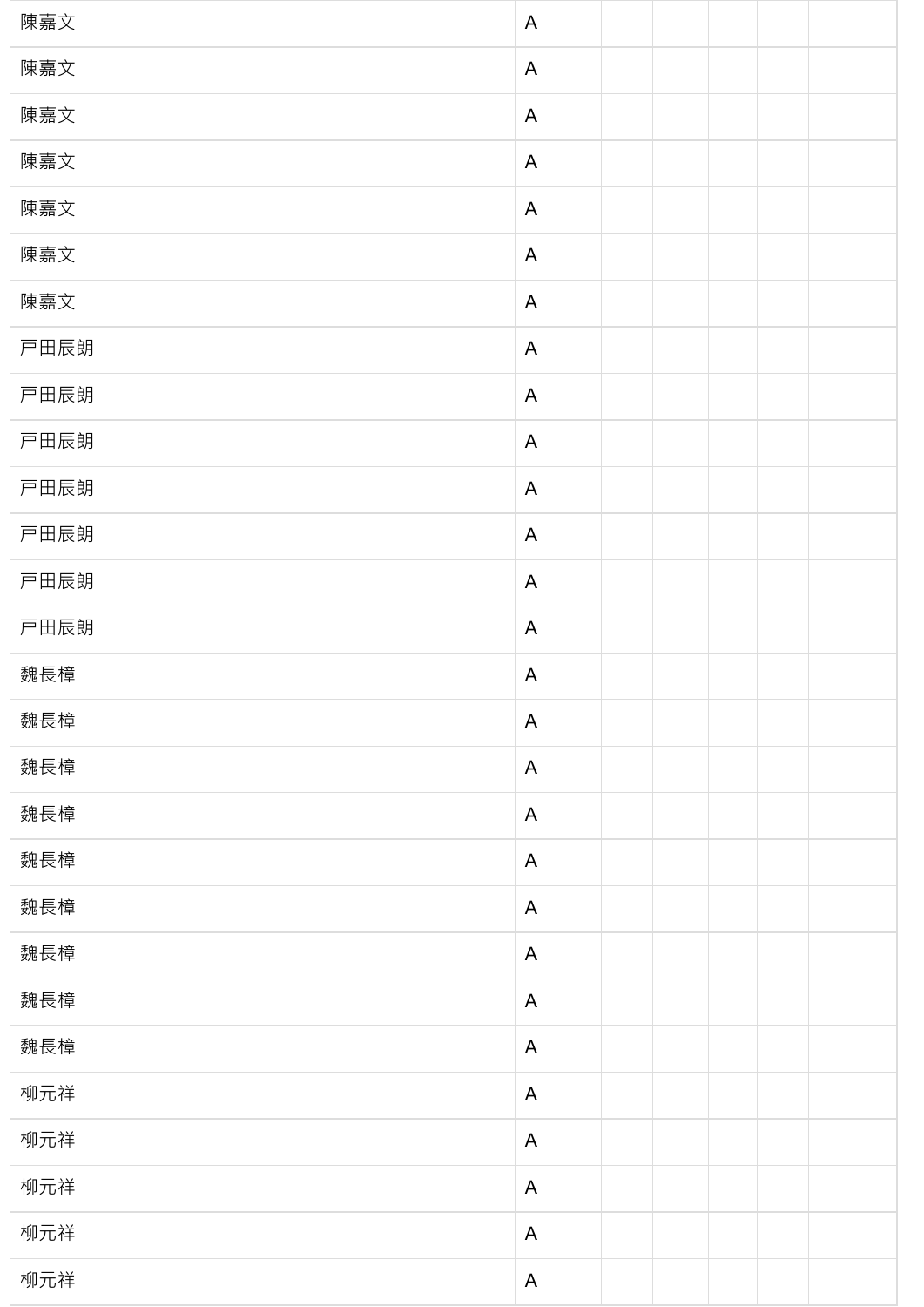| 柳元祥 | $\mathsf{A}$ |  |  |  |
|-----|--------------|--|--|--|
| 柳元祥 | $\mathsf{A}$ |  |  |  |
| 柳元祥 | $\mathsf{A}$ |  |  |  |
| 柳元祥 | $\mathsf{A}$ |  |  |  |
| 柳元祥 | $\mathsf{A}$ |  |  |  |
| 李志昌 | $\mathsf{A}$ |  |  |  |
| 李志昌 | $\mathsf{A}$ |  |  |  |
| 李志昌 | $\mathsf{A}$ |  |  |  |
| 李志昌 | $\mathsf{A}$ |  |  |  |
| 李志昌 | $\mathsf{A}$ |  |  |  |
| 李志昌 | $\mathsf{A}$ |  |  |  |
| 李志昌 | $\mathsf{A}$ |  |  |  |
| 李志昌 | $\mathsf{A}$ |  |  |  |
| 周志華 | $\mathsf{A}$ |  |  |  |
| 周志華 | $\mathsf{A}$ |  |  |  |
| 周志華 | $\mathsf{A}$ |  |  |  |
| 周志華 | $\mathsf{A}$ |  |  |  |
| 周志華 | $\mathsf{A}$ |  |  |  |
| 周志華 | $\mathsf{A}$ |  |  |  |
| 周志華 | $\mathsf{A}$ |  |  |  |
| 周志華 | $\mathsf{A}$ |  |  |  |
| 周志華 | $\mathsf{A}$ |  |  |  |
| 周志華 | $\mathsf{A}$ |  |  |  |
| 周志華 | $\mathsf{A}$ |  |  |  |
| 周志華 | $\mathsf{A}$ |  |  |  |
| 陳怡君 | $\mathsf{A}$ |  |  |  |
| 陳怡君 | $\mathsf{A}$ |  |  |  |
| 陳怡君 | $\mathsf{A}$ |  |  |  |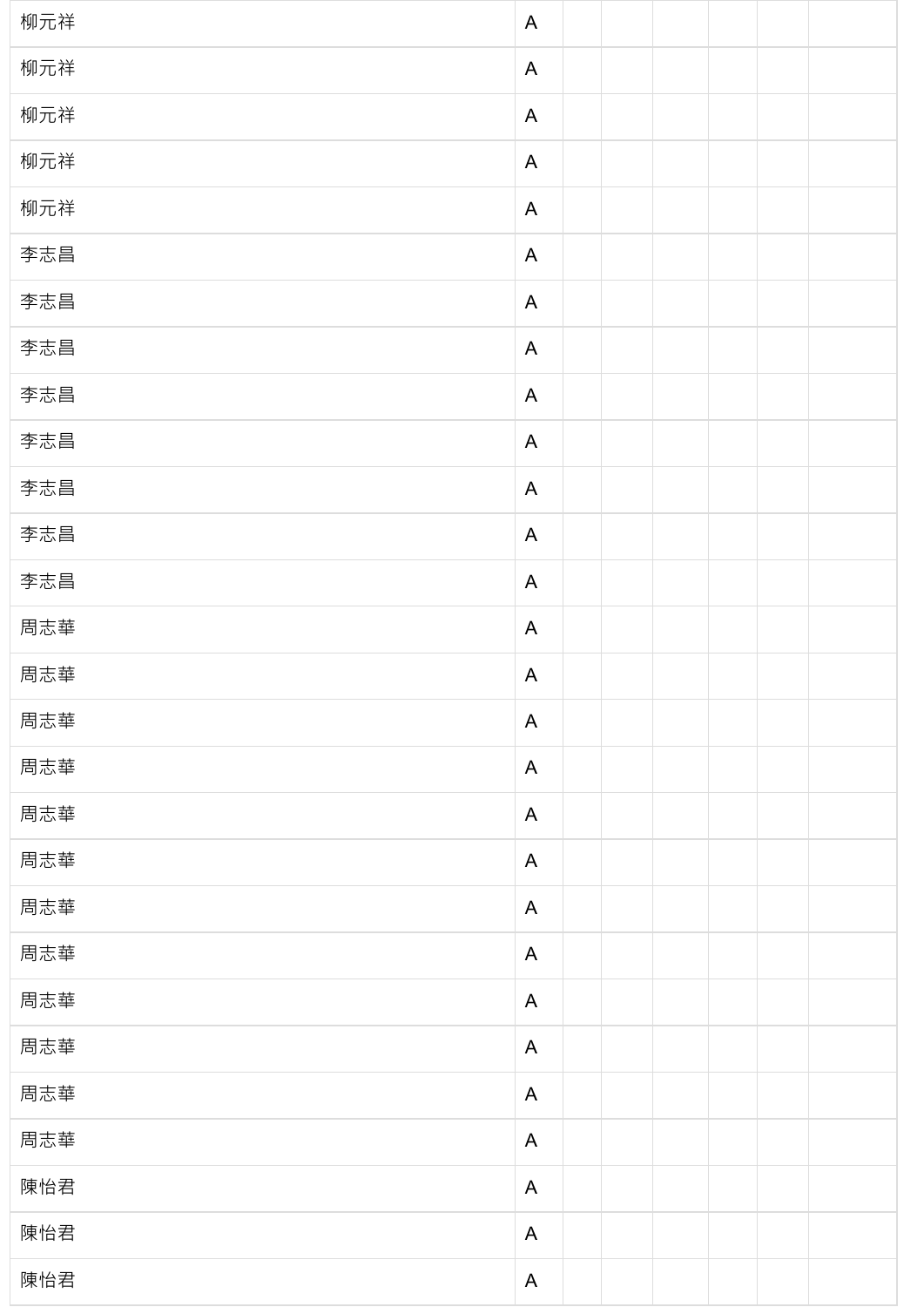| 陳怡君 | $\mathsf{A}$ |  |  |  |
|-----|--------------|--|--|--|
| 陳怡君 | $\mathsf{A}$ |  |  |  |
| 唐世澤 | $\mathsf{A}$ |  |  |  |
| 唐世澤 | $\mathsf{A}$ |  |  |  |
| 唐世澤 | $\mathsf{A}$ |  |  |  |
| 唐世澤 | $\mathsf{A}$ |  |  |  |
| 賴俊州 | $\mathsf{A}$ |  |  |  |
| 賴俊州 | $\mathsf{A}$ |  |  |  |
| 賴俊州 | $\mathsf{A}$ |  |  |  |
| 賴俊州 | $\mathsf{A}$ |  |  |  |
| 賴俊州 | $\mathsf{A}$ |  |  |  |
| 賴俊州 | $\mathsf{A}$ |  |  |  |
| 賴俊州 | $\mathsf{A}$ |  |  |  |
| 賴俊州 | $\mathsf{A}$ |  |  |  |
| 賴俊州 | $\mathsf{A}$ |  |  |  |
| 李家敏 | $\mathsf{A}$ |  |  |  |
| 李家敏 | $\mathsf{A}$ |  |  |  |
| 李家敏 | $\mathsf{A}$ |  |  |  |
| 李家敏 | $\mathsf{A}$ |  |  |  |
| 李家敏 | $\mathsf{A}$ |  |  |  |
| 李家敏 | $\mathsf{A}$ |  |  |  |
| 李家敏 | $\mathsf{A}$ |  |  |  |
| 李家敏 | $\mathsf{A}$ |  |  |  |
| 王慶輝 | $\mathsf{A}$ |  |  |  |
| 王慶輝 | $\mathsf{A}$ |  |  |  |
| 王慶輝 | $\mathsf{A}$ |  |  |  |
| 王慶輝 | $\mathsf{A}$ |  |  |  |
| 王慶輝 | $\mathsf{A}$ |  |  |  |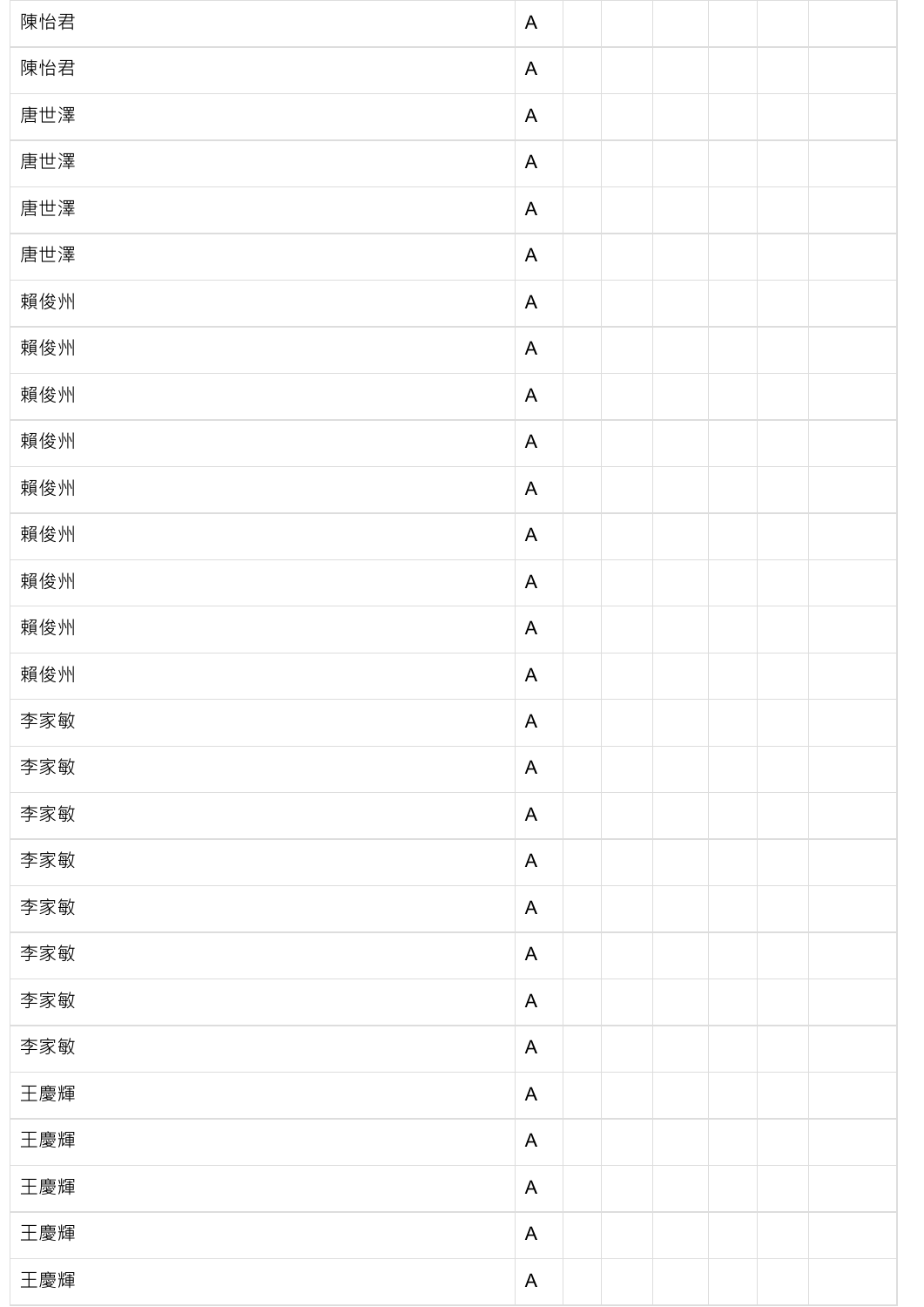| 王慶輝   | $\mathsf{A}$ |  |  |  |
|-------|--------------|--|--|--|
| 呂弘裕   | $\mathsf{A}$ |  |  |  |
| 呂弘裕   | $\mathsf{A}$ |  |  |  |
| 呂弘裕   | $\mathsf{A}$ |  |  |  |
| 呂弘裕   | $\mathsf{A}$ |  |  |  |
| 呂弘裕   | $\mathsf{A}$ |  |  |  |
| 呂弘裕   | $\mathsf{A}$ |  |  |  |
| 呂弘裕   | $\mathsf{A}$ |  |  |  |
| 蔡國銘   | $\mathsf{A}$ |  |  |  |
| 蔡國銘   | $\mathsf{A}$ |  |  |  |
| 蔡國銘   | $\mathsf{A}$ |  |  |  |
| 蔡國銘   | $\mathsf{A}$ |  |  |  |
| 蔡國銘   | $\mathsf{A}$ |  |  |  |
| 蔡國銘   | $\mathsf{A}$ |  |  |  |
| 蔡國銘   | $\mathsf{A}$ |  |  |  |
| 蔡國銘   | $\mathsf{A}$ |  |  |  |
| 蔡國銘   | $\mathsf{A}$ |  |  |  |
| 宮本諭   | $\mathsf{A}$ |  |  |  |
| 宮本諭   | $\mathsf{A}$ |  |  |  |
| 宮本諭   | $\mathsf{A}$ |  |  |  |
| 宮本諭   | $\mathsf{A}$ |  |  |  |
| 宮本諭   | $\mathsf{A}$ |  |  |  |
| 宮本諭   | $\mathsf{A}$ |  |  |  |
| 片田進一郎 | $\mathsf{A}$ |  |  |  |
| 片田進一郎 | $\mathsf{A}$ |  |  |  |
| 片田進一郎 | $\mathsf{A}$ |  |  |  |
| 片田進一郎 | $\mathsf{A}$ |  |  |  |
| 片田進一郎 | $\mathsf{A}$ |  |  |  |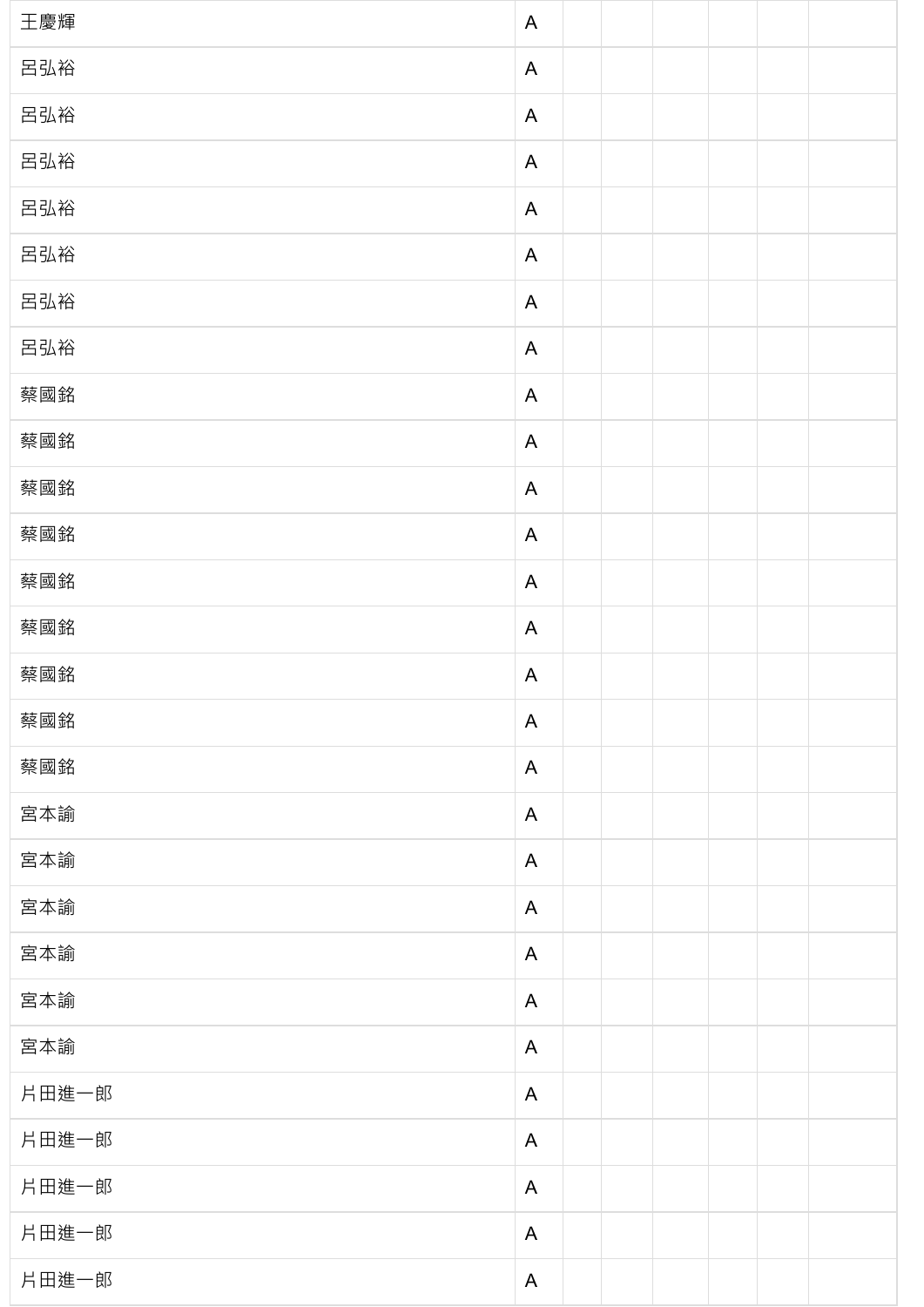| 片田進一郎 | $\mathsf{A}$ |  |  |  |
|-------|--------------|--|--|--|
| 山縣理   | $\mathsf{A}$ |  |  |  |
| 山縣理   | $\mathsf{A}$ |  |  |  |
| 山縣理   | $\mathsf{A}$ |  |  |  |
| 山縣理   | $\mathsf{A}$ |  |  |  |
| 山縣理   | $\mathsf{A}$ |  |  |  |
| 山縣理   | $\mathsf{A}$ |  |  |  |
| 芦川真紀  | $\mathsf{A}$ |  |  |  |
| 芦川真紀  | $\mathsf{A}$ |  |  |  |
| 芦川真紀  | $\mathsf{A}$ |  |  |  |
| 芦川真紀  | $\mathsf{A}$ |  |  |  |
| 芦川真紀  | $\mathsf{A}$ |  |  |  |
| 福島智洋  | $\mathsf{A}$ |  |  |  |
| 福島智洋  | $\mathsf{A}$ |  |  |  |
| 福島智洋  | $\mathsf{A}$ |  |  |  |
| 福島智洋  | $\mathsf{A}$ |  |  |  |
| 福島智洋  | $\mathsf{A}$ |  |  |  |
| 蔡汝琮   | $\mathsf{A}$ |  |  |  |
| 蔡汝琮   | $\mathsf{A}$ |  |  |  |
| 蔡汝琮   | $\mathsf{A}$ |  |  |  |
| 蔡汝琮   | $\mathsf{A}$ |  |  |  |
| 蔡汝琮   | $\mathsf{A}$ |  |  |  |
| 蔡汝琮   | $\mathsf{A}$ |  |  |  |
| 王志展   | $\mathsf{A}$ |  |  |  |
| 王志展   | $\mathsf{A}$ |  |  |  |
| 王志展   | $\mathsf{A}$ |  |  |  |
| 王志展   | $\mathsf{A}$ |  |  |  |
| 王志展   | $\mathsf{A}$ |  |  |  |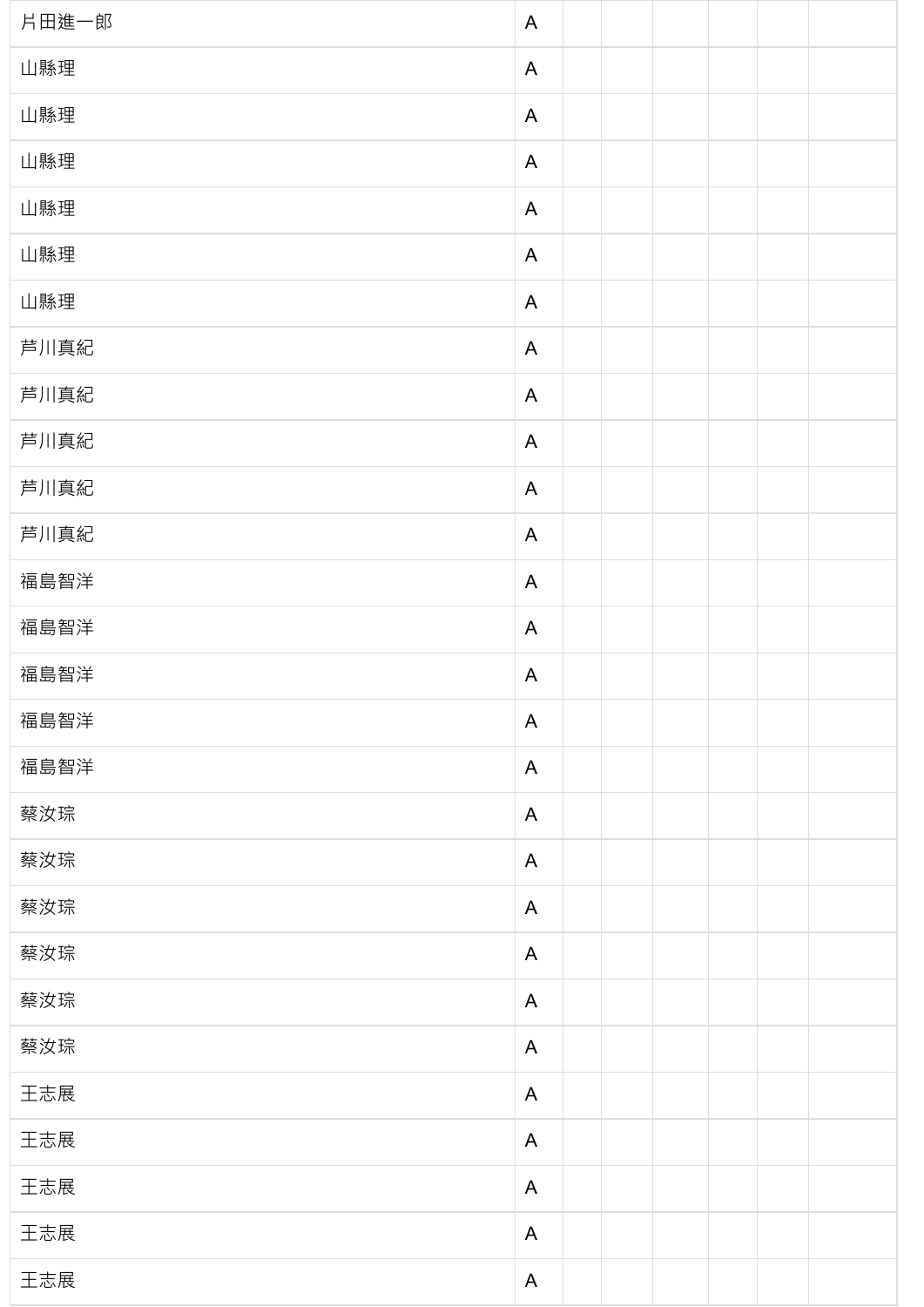| 王志展 | $\mathsf{A}$ |  |  |  |
|-----|--------------|--|--|--|
| 王志展 | $\mathsf{A}$ |  |  |  |
| 王志展 | $\mathsf{A}$ |  |  |  |
| 林聖智 | $\mathsf{A}$ |  |  |  |
| 林聖智 | $\mathsf{A}$ |  |  |  |
| 林聖智 | $\mathsf{A}$ |  |  |  |
| 林聖智 | $\mathsf{A}$ |  |  |  |
| 林聖智 | $\mathsf{A}$ |  |  |  |
| 林聖智 | $\mathsf{A}$ |  |  |  |
| 林聖智 | $\mathsf{A}$ |  |  |  |
| 林聖智 | $\mathsf{A}$ |  |  |  |
| 林聖智 | $\mathsf{A}$ |  |  |  |
| 陳俊傑 | $\mathsf{A}$ |  |  |  |
| 陳俊傑 | $\mathsf{A}$ |  |  |  |
| 陳俊傑 | $\mathsf{A}$ |  |  |  |
| 陳俊傑 | $\mathsf{A}$ |  |  |  |
| 陳俊傑 | $\mathsf{A}$ |  |  |  |
| 陳俊傑 | $\mathsf{A}$ |  |  |  |
| 陳俊傑 | $\mathsf{A}$ |  |  |  |
| 陳俊傑 | $\mathsf{A}$ |  |  |  |
| 陳俊傑 | $\mathsf{A}$ |  |  |  |
| 陳俊傑 | $\mathsf{A}$ |  |  |  |
| 莊子龍 | $\mathsf{A}$ |  |  |  |
| 莊子龍 | $\mathsf{A}$ |  |  |  |
| 莊子龍 | $\mathsf{A}$ |  |  |  |
| 莊子龍 | $\mathsf{A}$ |  |  |  |
| 莊子龍 | $\mathsf{A}$ |  |  |  |
| 莊子龍 | $\mathsf{A}$ |  |  |  |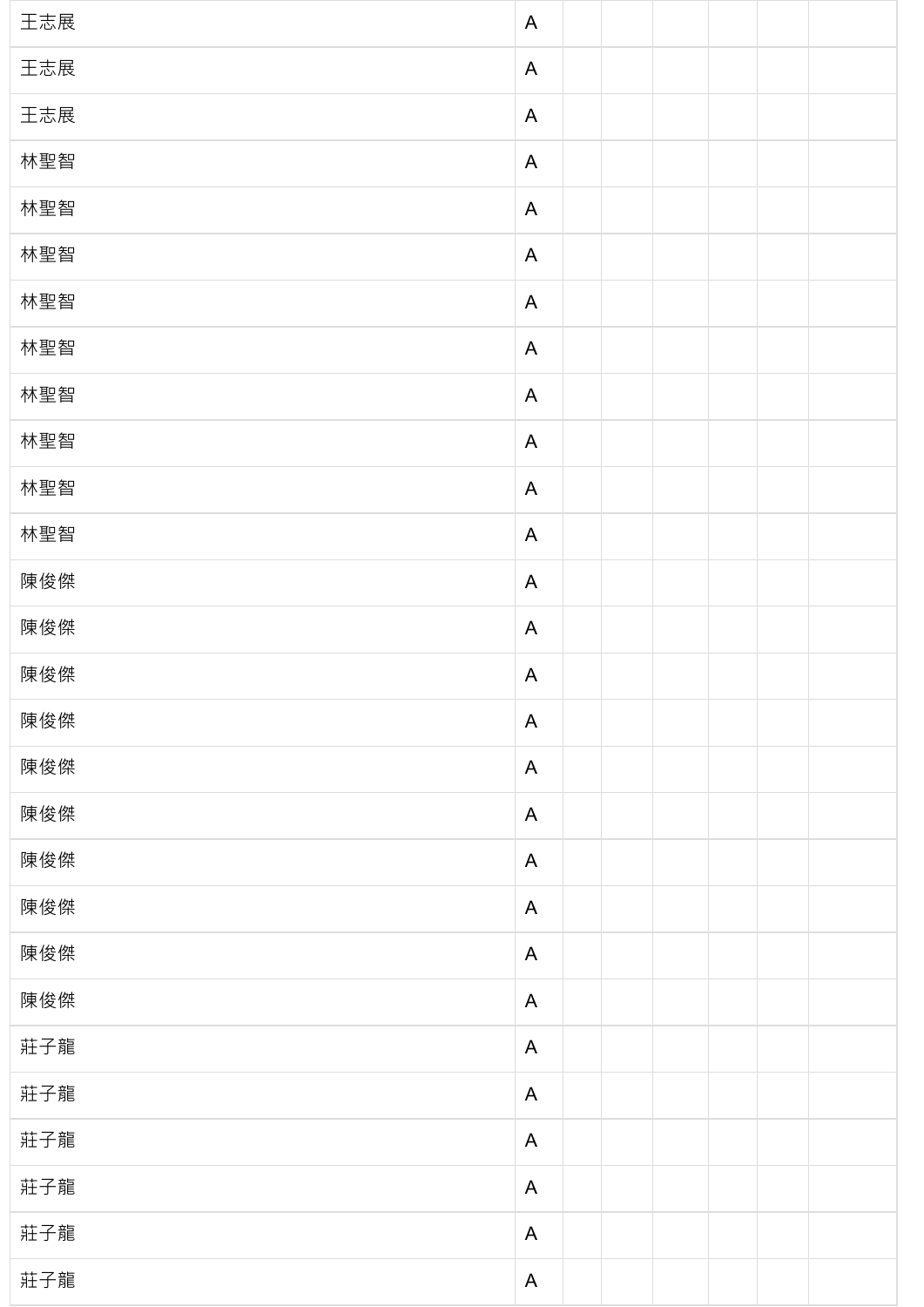| 莊子龍 | $\mathsf{A}$ |  |  |  |
|-----|--------------|--|--|--|
| 翁健堯 | $\mathsf{A}$ |  |  |  |
| 翁健堯 | $\mathsf{A}$ |  |  |  |
| 翁健堯 | $\mathsf{A}$ |  |  |  |
| 翁健堯 | $\mathsf{A}$ |  |  |  |
| 翁健堯 | $\mathsf{A}$ |  |  |  |
| 翁健堯 | $\mathsf{A}$ |  |  |  |
| 翁健堯 | $\mathsf{A}$ |  |  |  |
| 林逸豪 | $\mathsf{A}$ |  |  |  |
| 林逸豪 | $\mathsf{A}$ |  |  |  |
| 林逸豪 | $\mathsf{A}$ |  |  |  |
| 林逸豪 | $\mathsf{A}$ |  |  |  |
| 林逸豪 | $\mathsf{A}$ |  |  |  |
| 林逸豪 | $\mathsf{A}$ |  |  |  |
| 林逸豪 | $\mathsf{A}$ |  |  |  |
| 林逸豪 | $\mathsf{A}$ |  |  |  |
| 林逸豪 | $\mathsf{A}$ |  |  |  |
| 林逸豪 | $\mathsf{A}$ |  |  |  |
| 方秉中 | $\mathsf{A}$ |  |  |  |
| 方秉中 | $\mathsf{A}$ |  |  |  |
| 方秉中 | $\mathsf{A}$ |  |  |  |
| 方秉中 | $\mathsf{A}$ |  |  |  |
| 方秉中 | $\mathsf{A}$ |  |  |  |
| 方秉中 | $\mathsf{A}$ |  |  |  |
| 紀經邦 | $\mathsf{A}$ |  |  |  |
| 紀經邦 | $\mathsf{A}$ |  |  |  |
| 紀經邦 | $\mathsf{A}$ |  |  |  |
| 紀經邦 | $\mathsf{A}$ |  |  |  |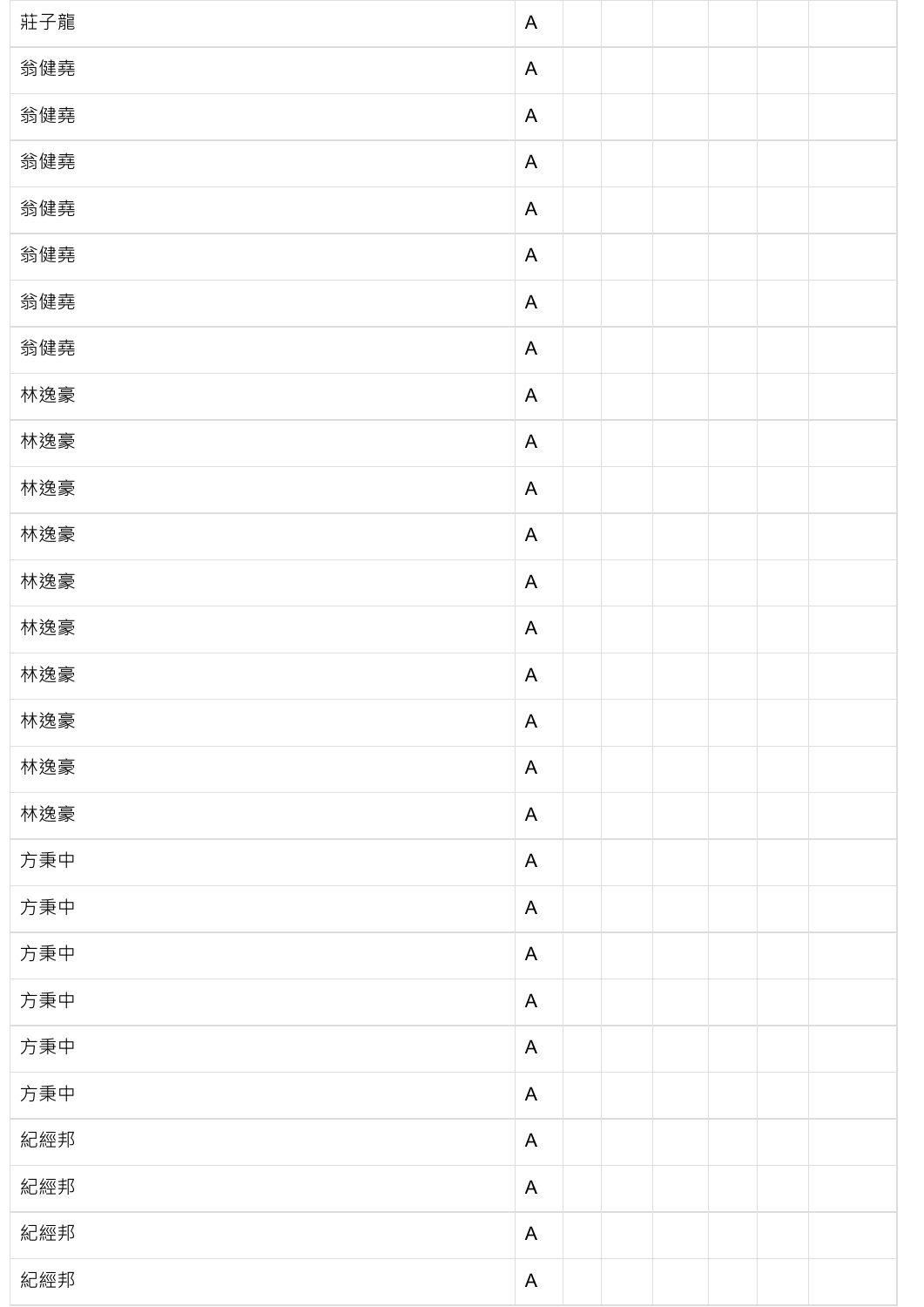| 紀經邦 | $\mathsf{A}$              |  |  |  |
|-----|---------------------------|--|--|--|
| 紀經邦 | $\mathsf{A}$              |  |  |  |
| 唐有曦 | $\mathsf{A}$              |  |  |  |
| 唐有曦 | $\mathsf{A}$              |  |  |  |
| 唐有曦 | A                         |  |  |  |
| 唐有曦 | $\mathsf{A}$              |  |  |  |
| 唐有曦 | $\mathsf{A}$              |  |  |  |
| 唐有曦 | A                         |  |  |  |
| 唐有曦 | $\mathsf{A}$              |  |  |  |
| 唐有曦 | $\mathsf{A}$              |  |  |  |
| 唐有曦 | $\mathsf{A}$              |  |  |  |
| 邱明政 | $\mathsf{A}$              |  |  |  |
| 邱明政 | $\mathsf{A}$              |  |  |  |
| 邱明政 | $\mathsf{A}$              |  |  |  |
| 邱明政 | $\boldsymbol{\mathsf{A}}$ |  |  |  |
| 邱明政 | $\mathsf{A}$              |  |  |  |
| 邱明政 | $\mathsf{A}$              |  |  |  |
| 邱明政 | $\mathsf{A}$              |  |  |  |
| 邱明政 | $\mathsf{A}$              |  |  |  |
| 邱明政 | $\mathsf{A}$              |  |  |  |
| 邱明政 | $\mathsf{A}$              |  |  |  |
| 黃啓誠 | $\mathsf{A}$              |  |  |  |
| 黃啓誠 | $\mathsf{A}$              |  |  |  |
| 黃啓誠 | $\mathsf{A}$              |  |  |  |
| 黃啓誠 | $\mathsf{A}$              |  |  |  |
| 黃啓誠 | $\mathsf{A}$              |  |  |  |
| 黃啓誠 | $\mathsf{A}$              |  |  |  |
| 黃啓誠 | $\mathsf{A}$              |  |  |  |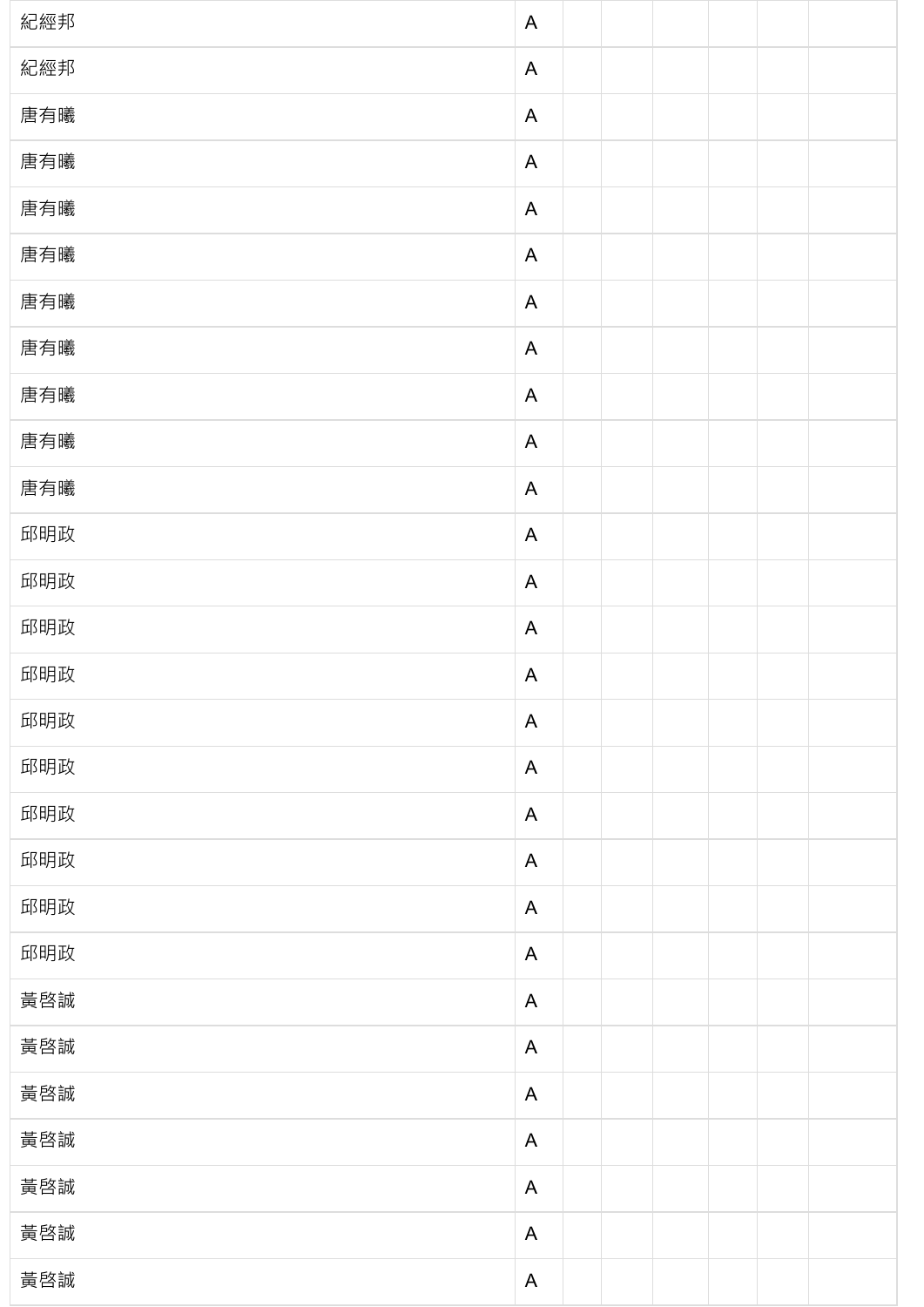| 黃啓誠 | $\mathsf{A}$ |  |  |  |
|-----|--------------|--|--|--|
| 黃啓誠 | $\mathsf{A}$ |  |  |  |
| 蕭輔柔 | $\mathsf{A}$ |  |  |  |
| 蕭輔柔 | $\mathsf{A}$ |  |  |  |
| 蕭輔柔 | $\mathsf{A}$ |  |  |  |
| 蕭輔柔 | $\mathsf{A}$ |  |  |  |
| 蕭輔柔 | $\mathsf{A}$ |  |  |  |
| 蕭輔柔 | $\mathsf{A}$ |  |  |  |
| 蕭輔柔 | $\mathsf{A}$ |  |  |  |
| 蕭輔柔 | $\mathsf{A}$ |  |  |  |
| 陳莉  | $\mathsf{A}$ |  |  |  |
| 陳莉  | $\mathsf{A}$ |  |  |  |
| 陳莉  | $\mathsf{A}$ |  |  |  |
| 陳莉  | $\mathsf{A}$ |  |  |  |
| 陳莉  | $\mathsf{A}$ |  |  |  |
| 劉敏男 | $\mathsf{A}$ |  |  |  |
| 劉敏男 | $\mathsf{A}$ |  |  |  |
| 劉敏男 | $\mathsf{A}$ |  |  |  |
| 劉敏男 | $\mathsf{A}$ |  |  |  |
| 劉敏男 | $\mathsf{A}$ |  |  |  |
| 劉敏男 | $\mathsf{A}$ |  |  |  |
| 劉敏男 | $\mathsf{A}$ |  |  |  |
| 劉敏男 | $\mathsf{A}$ |  |  |  |
| 柯正聰 | $\mathsf{A}$ |  |  |  |
| 柯正聰 | $\mathsf{A}$ |  |  |  |
| 柯正聰 | $\mathsf{A}$ |  |  |  |
| 柯正聰 | $\mathsf{A}$ |  |  |  |
| 柯正聰 | $\mathsf{A}$ |  |  |  |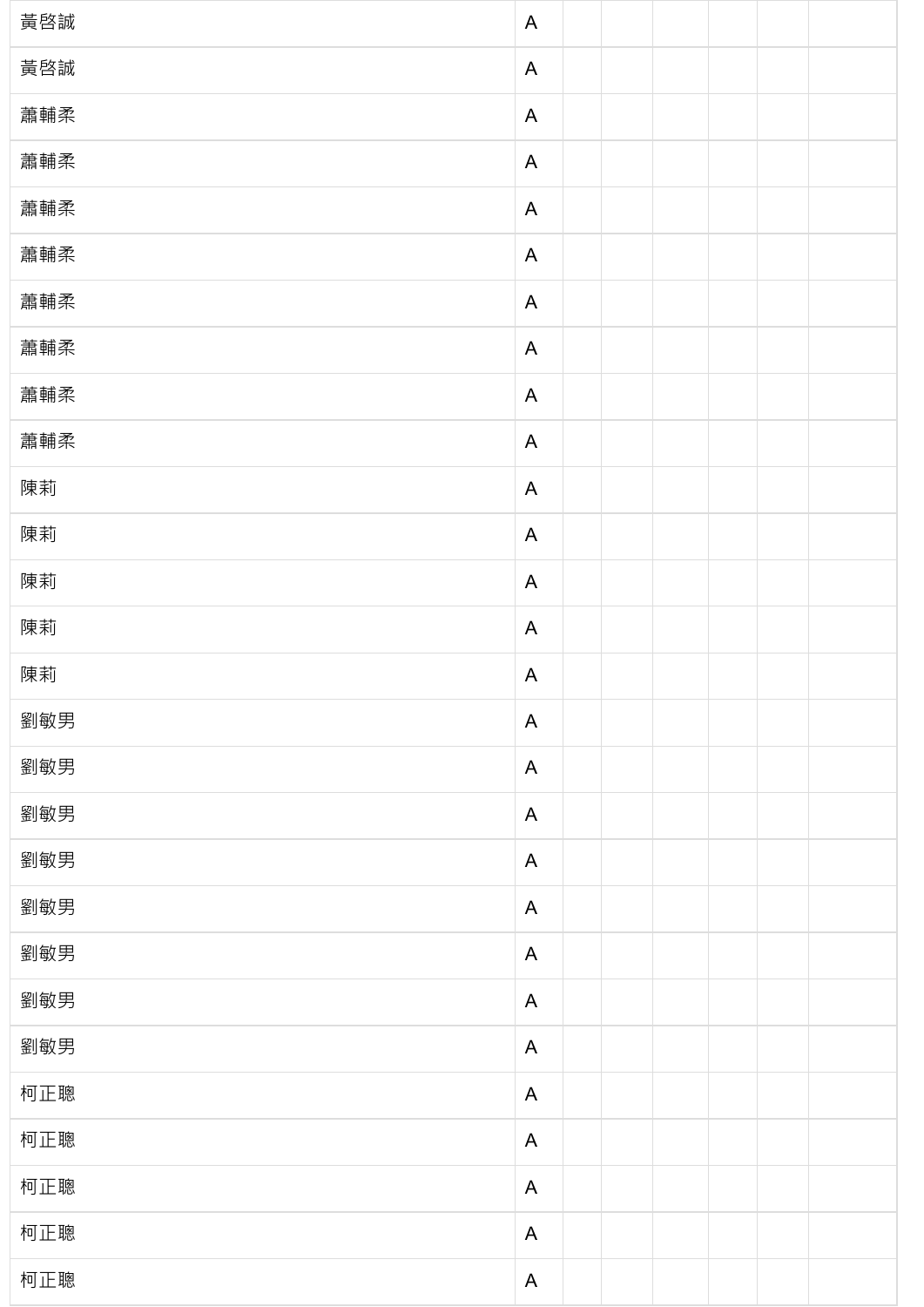| 柯正聰 | $\mathsf{A}$ |  |  |  |
|-----|--------------|--|--|--|
| 柯正聰 | $\mathsf{A}$ |  |  |  |
| 王哲士 | $\mathsf{A}$ |  |  |  |
| 王哲士 | $\mathsf{A}$ |  |  |  |
| 王哲士 | $\mathsf{A}$ |  |  |  |
| 王哲士 | A            |  |  |  |
| 王哲士 | $\mathsf{A}$ |  |  |  |
| 王哲士 | $\mathsf{A}$ |  |  |  |
| 王哲士 | $\mathsf{A}$ |  |  |  |
| 簡聖昌 | A            |  |  |  |
| 簡聖昌 | $\mathsf{A}$ |  |  |  |
| 簡聖昌 | $\mathsf{A}$ |  |  |  |
| 簡聖昌 | $\mathsf{A}$ |  |  |  |
| 簡聖昌 | $\mathsf{A}$ |  |  |  |
| 黃珉宏 | $\mathsf{A}$ |  |  |  |
| 黃珉宏 | $\mathsf{A}$ |  |  |  |
| 黃珉宏 | $\mathsf{A}$ |  |  |  |
| 黃珉宏 | $\mathsf{A}$ |  |  |  |
| 黃珉宏 | $\mathsf{A}$ |  |  |  |
| 黃珉宏 | $\mathsf{A}$ |  |  |  |
| 何信蓉 | $\mathsf{A}$ |  |  |  |
| 何信蓉 | $\mathsf{A}$ |  |  |  |
| 何信蓉 | $\mathsf{A}$ |  |  |  |
| 何信蓉 | $\mathsf{A}$ |  |  |  |
| 何信蓉 | $\mathsf{A}$ |  |  |  |
| 何信蓉 | $\mathsf{A}$ |  |  |  |
| 何信蓉 | $\mathsf{A}$ |  |  |  |
| 何信蓉 | $\mathsf{A}$ |  |  |  |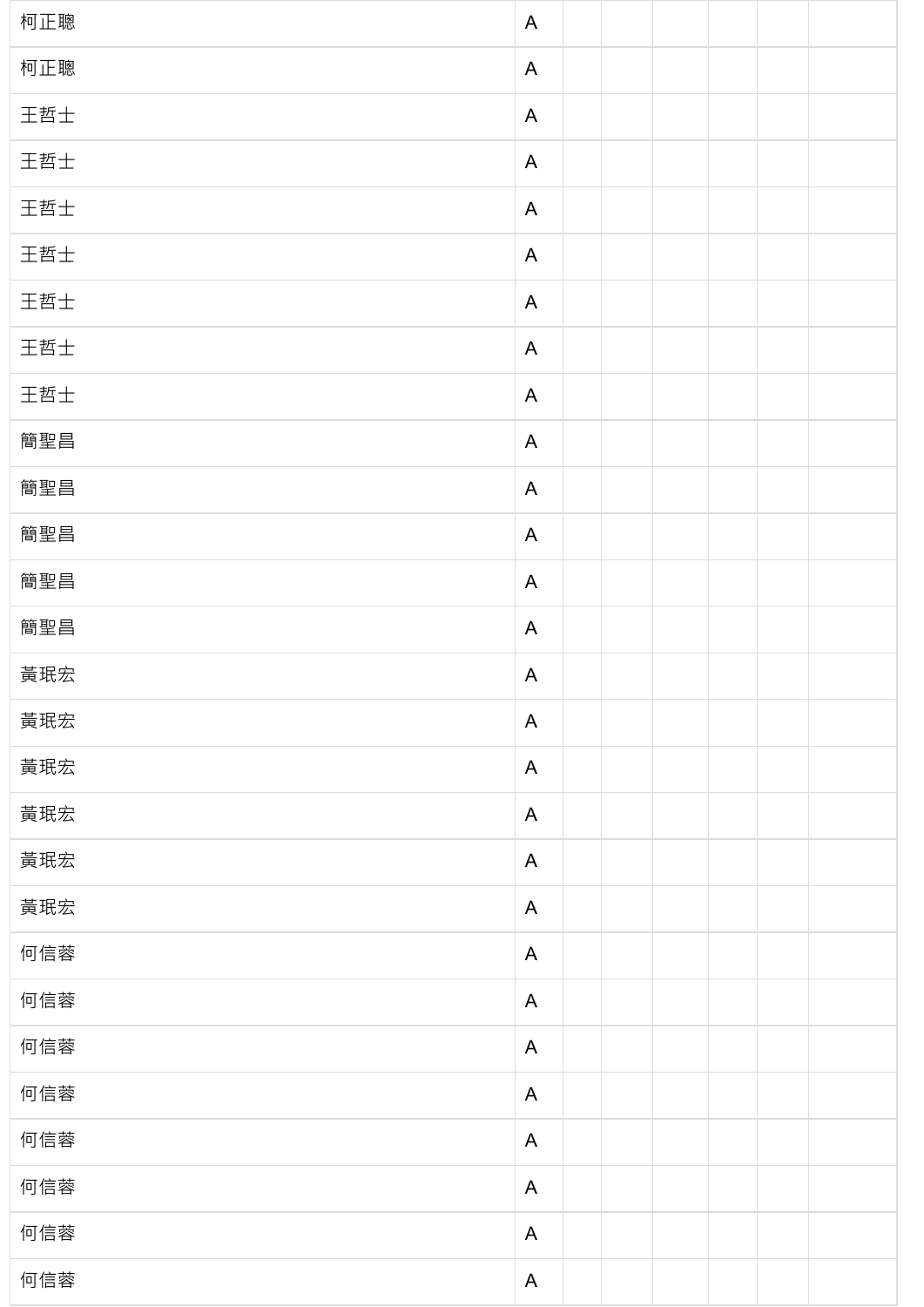| 謝珮琳 | $\mathsf{A}$ |  |  |  |
|-----|--------------|--|--|--|
| 謝珮琳 | $\mathsf{A}$ |  |  |  |
| 謝珮琳 | $\mathsf{A}$ |  |  |  |
| 謝珮琳 | $\mathsf{A}$ |  |  |  |
| 謝珮琳 | $\mathsf{A}$ |  |  |  |
| 謝珮琳 | $\mathsf{A}$ |  |  |  |
| 張雅琪 | $\mathsf{A}$ |  |  |  |
| 張雅琪 | $\mathsf{A}$ |  |  |  |
| 張雅琪 | $\mathsf{A}$ |  |  |  |
| 張雅琪 | $\mathsf{A}$ |  |  |  |
| 張雅琪 | $\mathsf{A}$ |  |  |  |
| 張雅琪 | $\mathsf{A}$ |  |  |  |
| 張雅琪 | $\mathsf{A}$ |  |  |  |
| 張雅琪 | $\mathsf{A}$ |  |  |  |
| 張雅琪 | $\mathsf{A}$ |  |  |  |
| 凃侑成 | $\mathsf{A}$ |  |  |  |
| 凃侑成 | $\mathsf{A}$ |  |  |  |
| 凃侑成 | $\mathsf{A}$ |  |  |  |
| 凃侑成 | $\mathsf{A}$ |  |  |  |
| 凃侑成 | $\mathsf{A}$ |  |  |  |
| 吳永貴 | $\mathsf{A}$ |  |  |  |
| 吳永貴 | $\mathsf{A}$ |  |  |  |
| 吳永貴 | $\mathsf{A}$ |  |  |  |
| 吳永貴 | $\mathsf{A}$ |  |  |  |
| 吳永貴 | $\mathsf{A}$ |  |  |  |
| 吳永貴 | $\mathsf{A}$ |  |  |  |
| 吳永貴 | $\mathsf{A}$ |  |  |  |
| 黃柏樹 | $\mathsf{A}$ |  |  |  |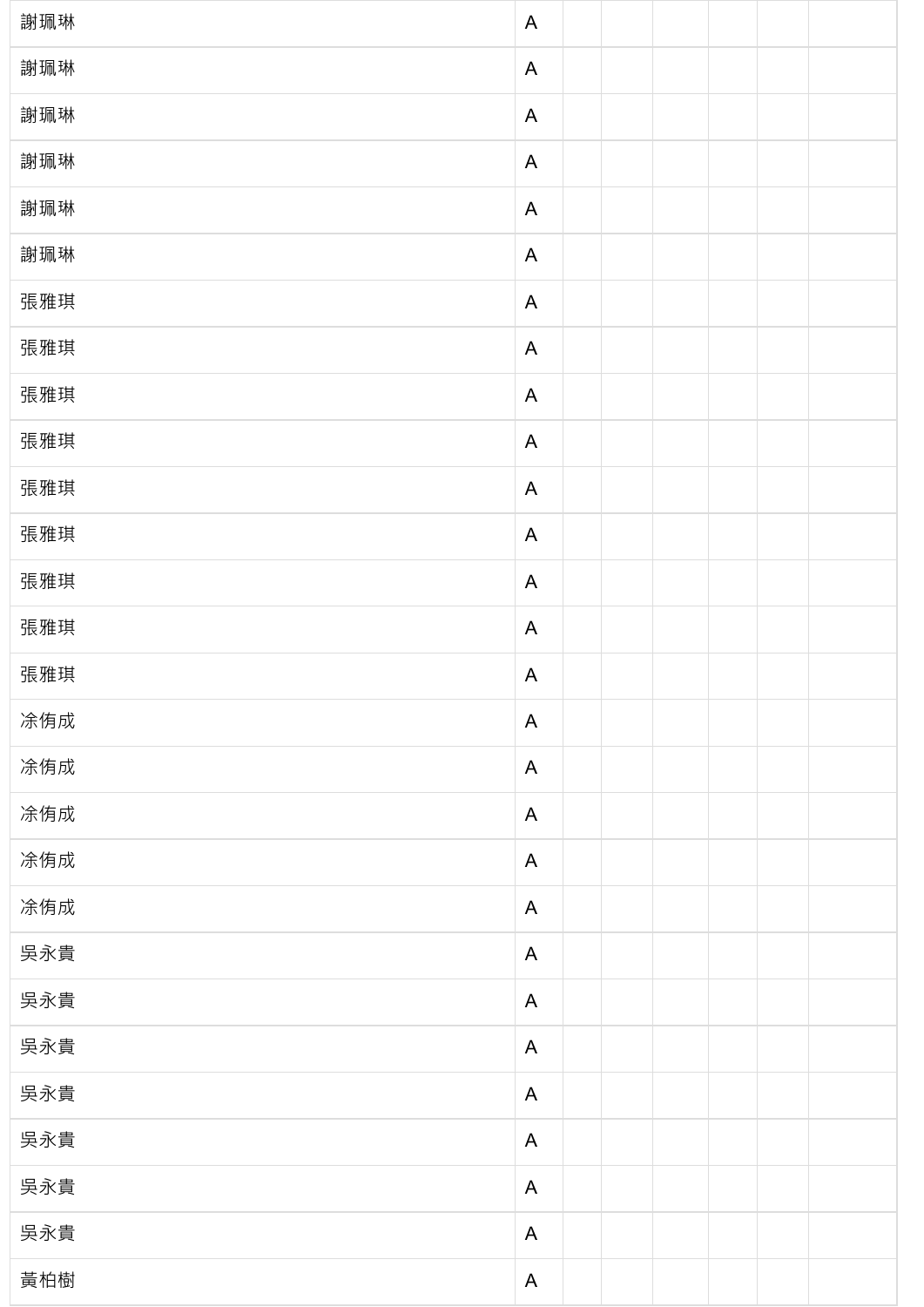| 黃柏樹 | $\mathsf{A}$ |  |  |  |
|-----|--------------|--|--|--|
| 黃柏樹 | $\mathsf{A}$ |  |  |  |
| 黃柏樹 | $\mathsf{A}$ |  |  |  |
| 黃柏樹 | $\mathsf{A}$ |  |  |  |
| 黃柏樹 | $\mathsf{A}$ |  |  |  |
| 黃柏樹 | $\mathsf{A}$ |  |  |  |
| 黃柏樹 | $\mathsf{A}$ |  |  |  |
| 左國強 | $\mathsf{A}$ |  |  |  |
| 左國強 | $\mathsf{A}$ |  |  |  |
| 左國強 | $\mathsf{A}$ |  |  |  |
| 左國強 | $\mathsf{A}$ |  |  |  |
| 左國強 | $\mathsf{A}$ |  |  |  |
| 左國強 | $\mathsf{A}$ |  |  |  |
| 徐國倉 | $\mathsf{A}$ |  |  |  |
| 徐國倉 | $\mathsf{A}$ |  |  |  |
| 徐國倉 | $\mathsf{A}$ |  |  |  |
| 徐國倉 | $\mathsf{A}$ |  |  |  |
| 徐國倉 | $\mathsf{A}$ |  |  |  |
| 徐國倉 | $\mathsf{A}$ |  |  |  |
| 陳坤生 | $\mathsf{A}$ |  |  |  |
| 陳坤生 | $\mathsf{A}$ |  |  |  |
| 陳坤生 | $\mathsf{A}$ |  |  |  |
| 陳坤生 | $\mathsf{A}$ |  |  |  |
| 陳坤生 | $\mathsf{A}$ |  |  |  |
| 廖順增 | $\mathsf{A}$ |  |  |  |
| 廖順增 | $\mathsf{A}$ |  |  |  |
| 廖順增 | $\mathsf{A}$ |  |  |  |
| 廖順增 | $\mathsf{A}$ |  |  |  |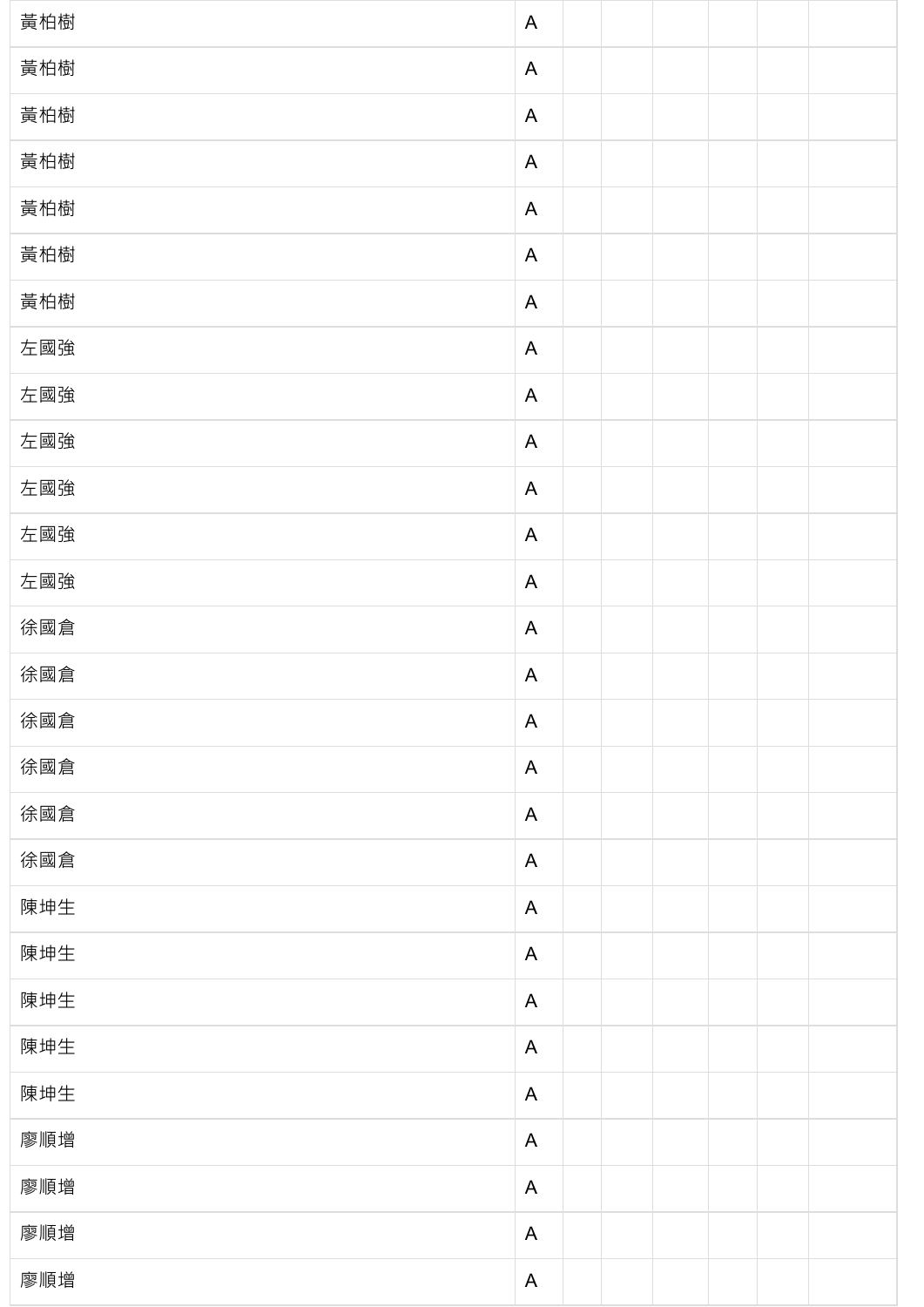| 廖順增 | $\mathsf{A}$ |  |  |  |
|-----|--------------|--|--|--|
| 車志豪 | $\mathsf{A}$ |  |  |  |
| 車志豪 | $\mathsf{A}$ |  |  |  |
| 車志豪 | $\mathsf{A}$ |  |  |  |
| 車志豪 | $\mathsf{A}$ |  |  |  |
| 車志豪 | $\mathsf{A}$ |  |  |  |
| 車志豪 | $\mathsf{A}$ |  |  |  |
| 鄔汝明 | $\mathsf{A}$ |  |  |  |
| 鄔汝明 | $\mathsf{A}$ |  |  |  |
| 鄔汝明 | $\mathsf{A}$ |  |  |  |
| 鄔汝明 | $\mathsf{A}$ |  |  |  |
| 鄔汝明 | $\mathsf{A}$ |  |  |  |
| 江浤璋 | $\mathsf{A}$ |  |  |  |
| 江浤璋 | $\mathsf{A}$ |  |  |  |
| 江浤璋 | $\mathsf{A}$ |  |  |  |
| 江浤璋 | $\mathsf{A}$ |  |  |  |
| 江浤璋 | $\mathsf{A}$ |  |  |  |
| 江浤璋 | $\mathsf{A}$ |  |  |  |
| 江浤璋 | $\mathsf{A}$ |  |  |  |
| 江浤璋 | $\mathsf{A}$ |  |  |  |
| 楊燿從 | $\mathsf{A}$ |  |  |  |
| 楊燿從 | $\mathsf{A}$ |  |  |  |
| 楊燿從 | $\mathsf{A}$ |  |  |  |
| 李慶輝 | $\mathsf{A}$ |  |  |  |
| 李慶輝 | $\mathsf{A}$ |  |  |  |
| 李慶輝 | $\mathsf{A}$ |  |  |  |
| 李慶輝 | $\mathsf{A}$ |  |  |  |
| 李慶輝 | $\mathsf{A}$ |  |  |  |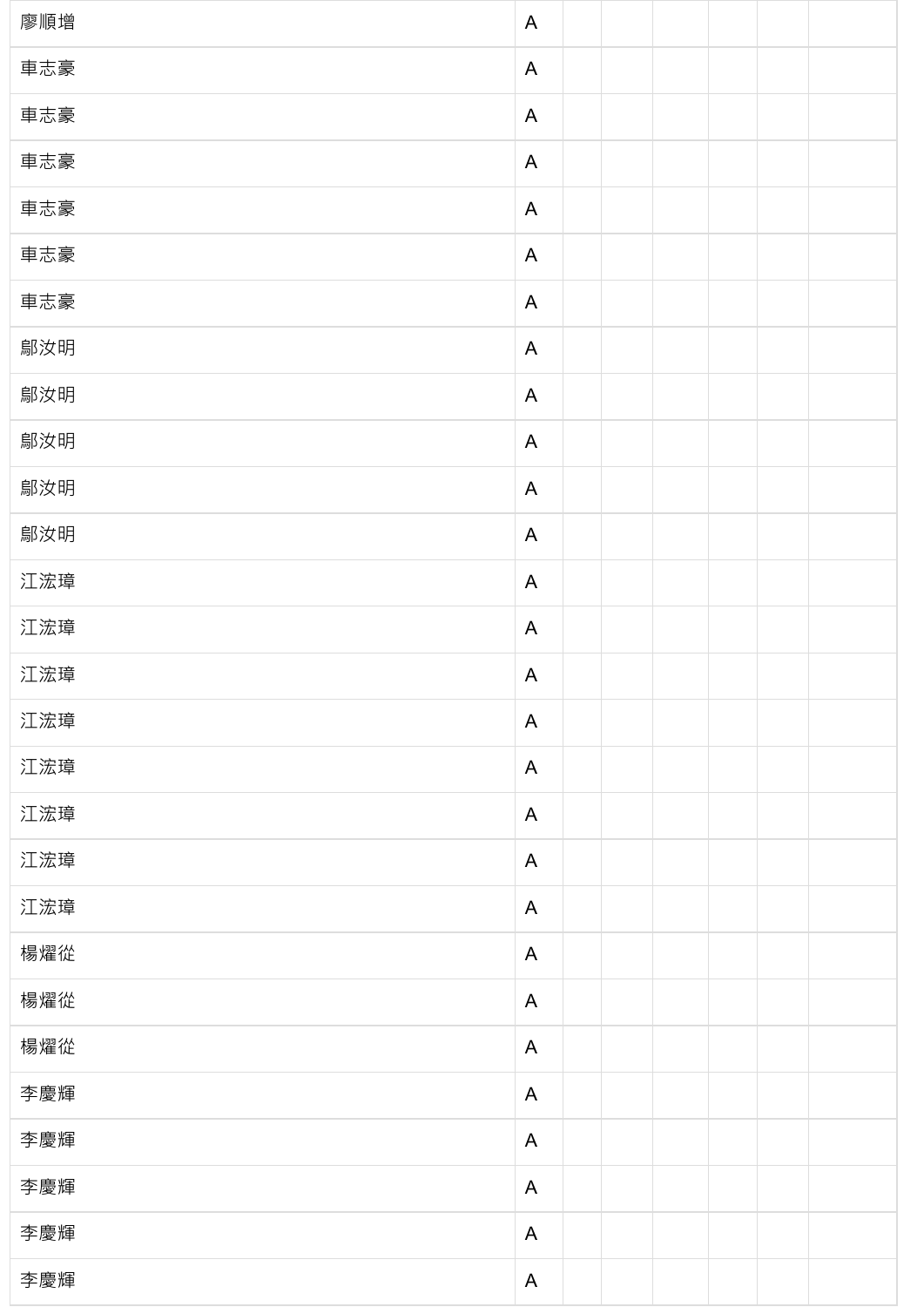| 高壯志 | $\mathsf{A}$ |  |  |  |
|-----|--------------|--|--|--|
| 高壯志 | $\mathsf{A}$ |  |  |  |
| 高壯志 | $\mathsf{A}$ |  |  |  |
| 高壯志 | $\mathsf{A}$ |  |  |  |
| 高壯志 | $\mathsf{A}$ |  |  |  |
| 卓訓琦 | $\mathsf{A}$ |  |  |  |
| 卓訓琦 | $\mathsf{A}$ |  |  |  |
| 卓訓琦 | $\mathsf{A}$ |  |  |  |
| 卓訓琦 | $\mathsf{A}$ |  |  |  |
| 卓訓琦 | $\mathsf{A}$ |  |  |  |
| 卓訓琦 | $\mathsf{A}$ |  |  |  |
| 卓訓琦 | $\mathsf{A}$ |  |  |  |
| 李忠賢 | $\mathsf{A}$ |  |  |  |
| 李忠賢 | $\mathsf{A}$ |  |  |  |
| 李忠賢 | $\mathsf{A}$ |  |  |  |
| 李忠賢 | $\mathsf{A}$ |  |  |  |
| 李忠賢 | $\mathsf{A}$ |  |  |  |
| 李忠賢 | $\mathsf{A}$ |  |  |  |
| 鄭麒麟 | $\mathsf{A}$ |  |  |  |
| 鄭麒麟 | $\mathsf{A}$ |  |  |  |
| 鄭麒麟 | $\mathsf{A}$ |  |  |  |
| 鄭麒麟 | $\mathsf{A}$ |  |  |  |
| 何純如 | $\mathsf{A}$ |  |  |  |
| 何純如 | $\mathsf{A}$ |  |  |  |
| 何純如 | $\mathsf{A}$ |  |  |  |
| 何純如 | $\mathsf{A}$ |  |  |  |
| 何純如 | $\mathsf{A}$ |  |  |  |
| 何純如 | $\mathsf{A}$ |  |  |  |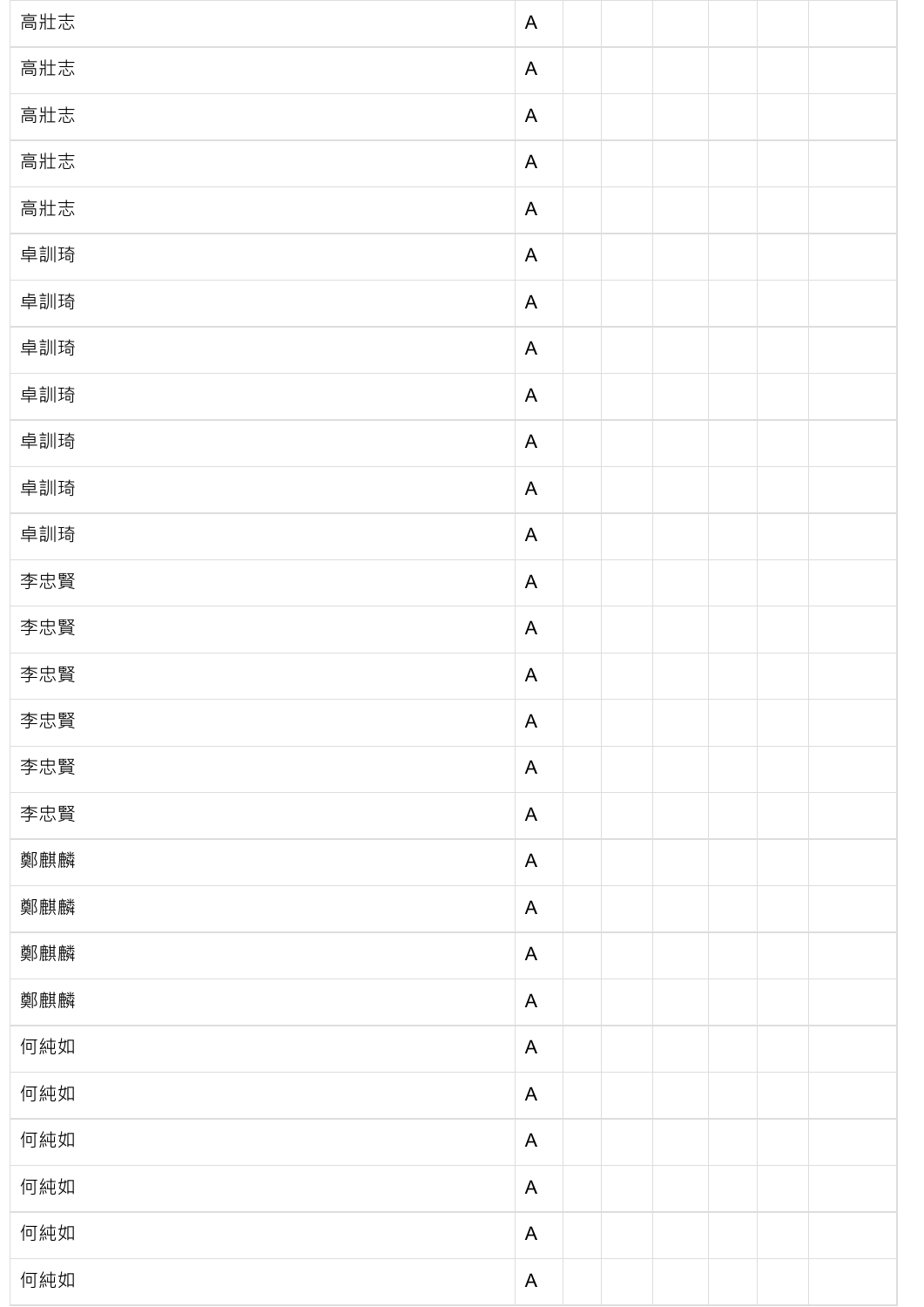| 何純如 | $\mathsf{A}$              |  |  |  |
|-----|---------------------------|--|--|--|
| 藍立倫 | A                         |  |  |  |
| 藍立倫 | $\mathsf{A}$              |  |  |  |
| 藍立倫 | A                         |  |  |  |
| 藍立倫 | $\mathsf{A}$              |  |  |  |
| 藍立倫 | A                         |  |  |  |
| 藍立倫 | $\mathsf{A}$              |  |  |  |
| 藍立倫 | $\mathsf{A}$              |  |  |  |
| 郭力郡 | $\mathsf{A}$              |  |  |  |
| 郭力郡 | A                         |  |  |  |
| 郭力郡 | $\mathsf{A}$              |  |  |  |
| 郭力郡 | A                         |  |  |  |
| 郭力郡 | $\mathsf{A}$              |  |  |  |
| 李寶銘 | A                         |  |  |  |
| 李寶銘 | $\boldsymbol{\mathsf{A}}$ |  |  |  |
| 李寶銘 | A                         |  |  |  |
| 李寶銘 | A                         |  |  |  |
| 李寶銘 | $\mathsf{A}$              |  |  |  |
| 李寶銘 | A                         |  |  |  |
| 李寶銘 | $\mathsf{A}$              |  |  |  |
| 李寶銘 | A                         |  |  |  |
| 古盛文 | $\mathsf{A}$              |  |  |  |
| 古盛文 | $\mathsf{A}$              |  |  |  |
| 古盛文 | $\mathsf{A}$              |  |  |  |
| 古盛文 | A                         |  |  |  |
| 古盛文 | $\mathsf{A}$              |  |  |  |
| 古盛文 | $\mathsf{A}$              |  |  |  |
| 古盛文 | A                         |  |  |  |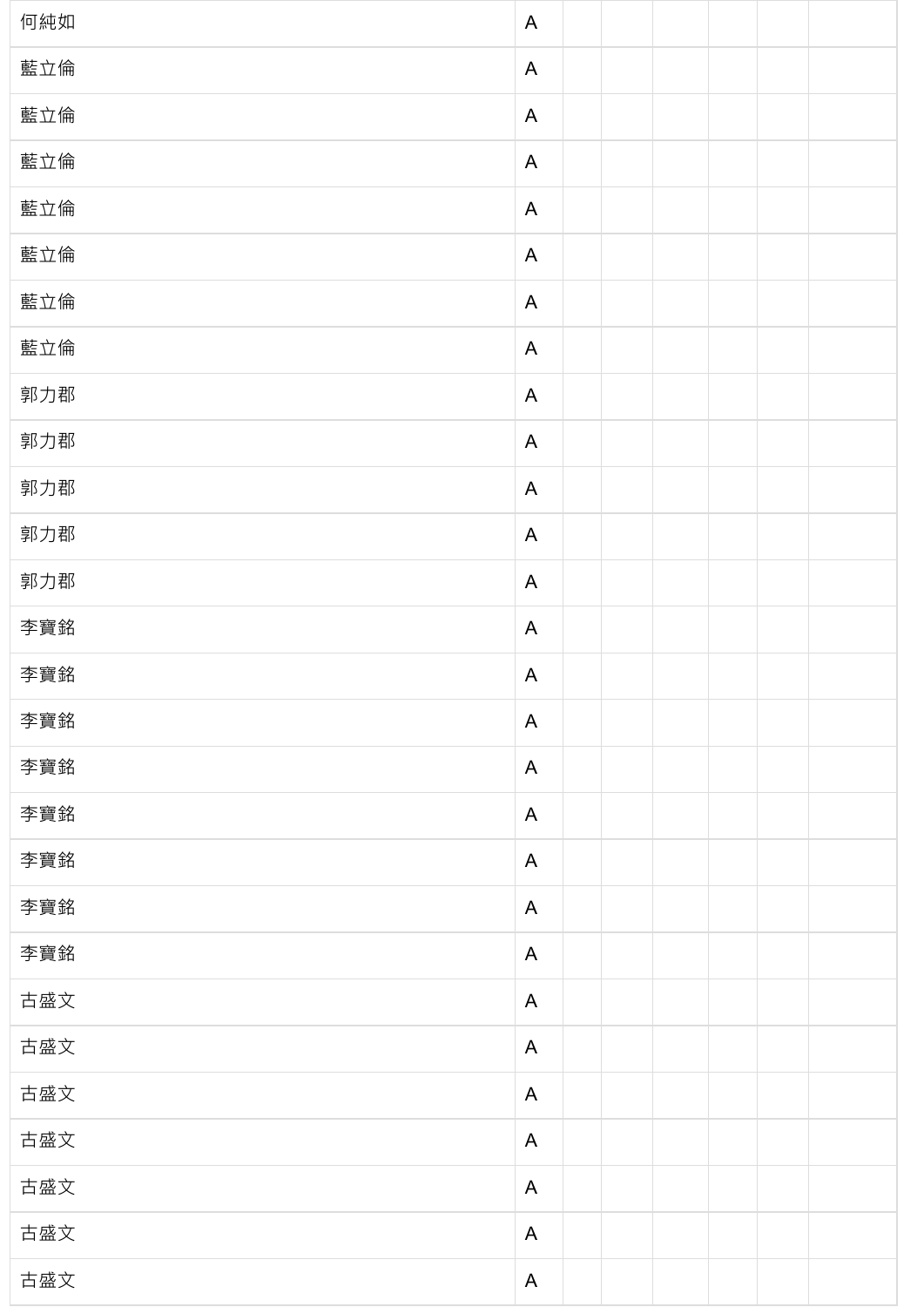| 古盛文 | $\mathsf{A}$ |  |  |  |
|-----|--------------|--|--|--|
| 李志仁 | $\mathsf{A}$ |  |  |  |
| 李志仁 | $\mathsf{A}$ |  |  |  |
| 李志仁 | $\mathsf{A}$ |  |  |  |
| 李志仁 | $\mathsf{A}$ |  |  |  |
| 李志仁 | $\mathsf{A}$ |  |  |  |
| 李志仁 | $\mathsf{A}$ |  |  |  |
| 李志仁 | $\mathsf{A}$ |  |  |  |
| 李志仁 | $\mathsf{A}$ |  |  |  |
| 李志仁 | $\mathsf{A}$ |  |  |  |
| 賴明鋒 | $\mathsf{A}$ |  |  |  |
| 賴明鋒 | $\mathsf{A}$ |  |  |  |
| 賴明鋒 | $\mathsf{A}$ |  |  |  |
| 賴明鋒 | $\mathsf{A}$ |  |  |  |
| 賴明鋒 | $\mathsf{A}$ |  |  |  |
| 賴明鋒 | $\mathsf{A}$ |  |  |  |
| 顏志文 | $\mathsf{A}$ |  |  |  |
| 顏志文 | $\mathsf{A}$ |  |  |  |
| 顏志文 | $\mathsf{A}$ |  |  |  |
| 顏志文 | $\mathsf{A}$ |  |  |  |
| 顏志文 | $\mathsf{A}$ |  |  |  |
| 顏志文 | $\mathsf{A}$ |  |  |  |
| 顏志文 | $\mathsf{A}$ |  |  |  |
| 顏志文 | $\mathsf{A}$ |  |  |  |
| 蘇賜安 | $\mathsf{A}$ |  |  |  |
| 蘇賜安 | $\mathsf{A}$ |  |  |  |
| 蘇賜安 | $\mathsf{A}$ |  |  |  |
| 蘇賜安 | $\mathsf{A}$ |  |  |  |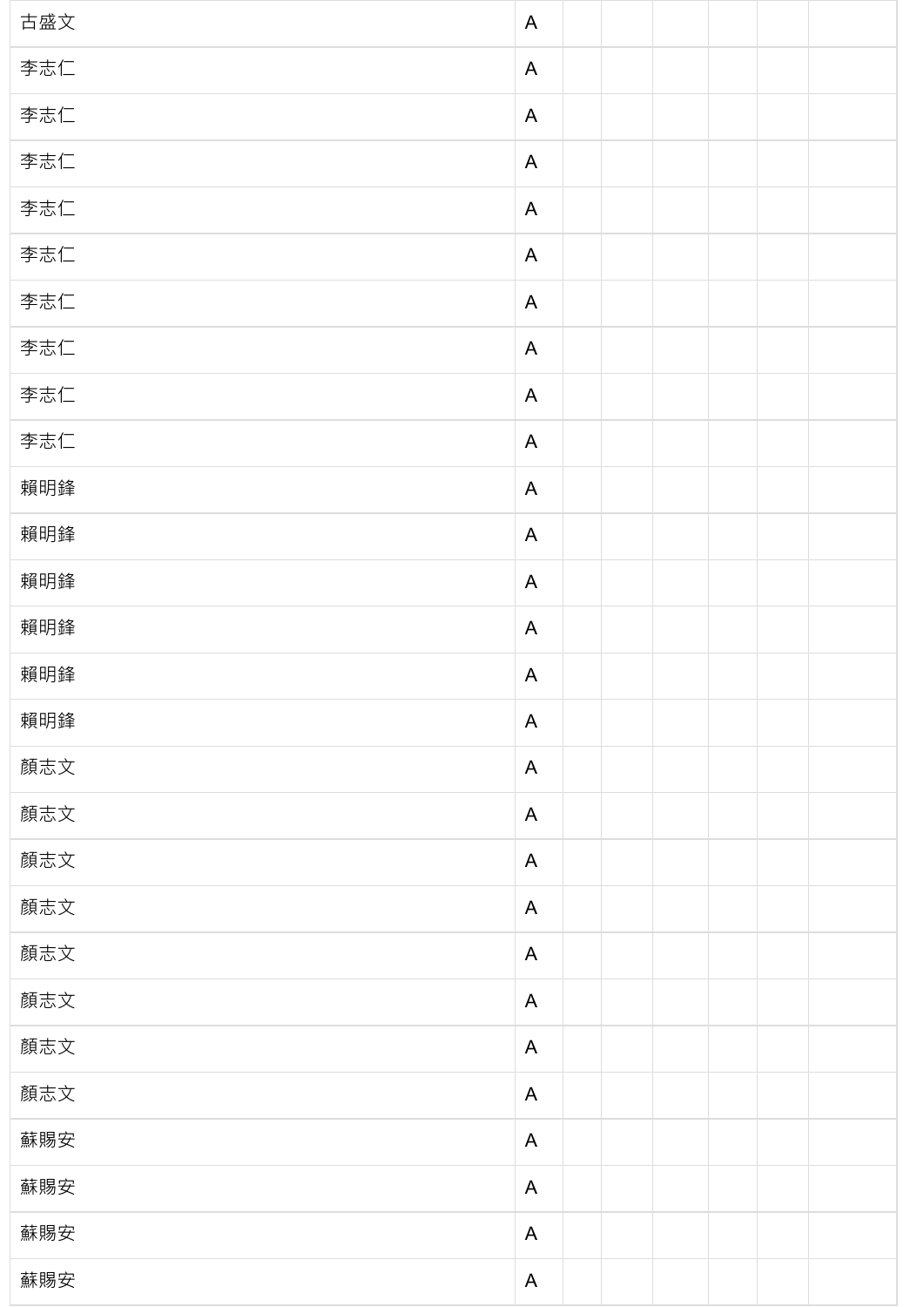| 蘇賜安 | $\mathsf{A}$ |  |  |  |
|-----|--------------|--|--|--|
| 蘇賜安 | $\mathsf{A}$ |  |  |  |
| 蘇賜安 | $\mathsf{A}$ |  |  |  |
| 王冠承 | $\mathsf{A}$ |  |  |  |
| 王冠承 | $\mathsf{A}$ |  |  |  |
| 吳新泰 | $\mathsf{A}$ |  |  |  |
| 吳新泰 | $\mathsf{A}$ |  |  |  |
| 吳新泰 | $\mathsf{A}$ |  |  |  |
| 吳新泰 | $\mathsf{A}$ |  |  |  |
| 吳新泰 | $\mathsf{A}$ |  |  |  |
| 林郁豐 | $\mathsf{A}$ |  |  |  |
| 林郁豐 | $\mathsf{A}$ |  |  |  |
| 林郁豐 | $\mathsf{A}$ |  |  |  |
| 林郁豐 | $\mathsf{A}$ |  |  |  |
| 林郁豐 | $\mathsf{A}$ |  |  |  |
| 陳國財 | $\mathsf{A}$ |  |  |  |
| 陳國財 | $\mathsf{A}$ |  |  |  |
| 陳國財 | $\mathsf{A}$ |  |  |  |
| 陳國財 | $\mathsf{A}$ |  |  |  |
| 葉政頴 | $\mathsf{A}$ |  |  |  |
| 葉政頴 | $\mathsf{A}$ |  |  |  |
| 葉政頴 | $\mathsf{A}$ |  |  |  |
| 葉政頴 | $\mathsf{A}$ |  |  |  |
| 葉政頴 | $\mathsf{A}$ |  |  |  |
| 葉政頴 | $\mathsf{A}$ |  |  |  |
| 葉政頴 | $\mathsf{A}$ |  |  |  |
| 葉政頴 | $\mathsf{A}$ |  |  |  |
| 余永隆 | $\mathsf{A}$ |  |  |  |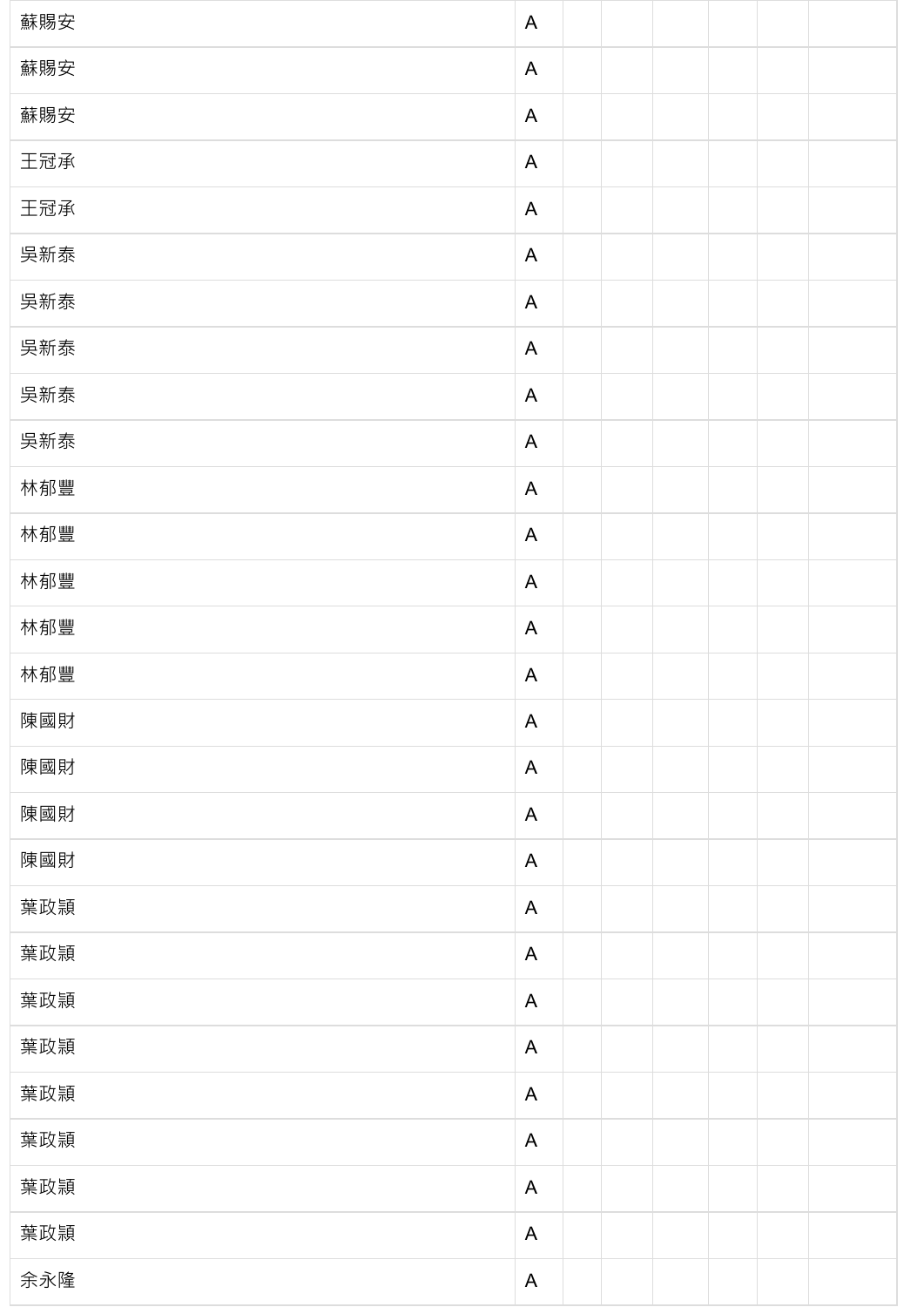| 余永隆 | $\mathsf{A}$              |  |  |  |
|-----|---------------------------|--|--|--|
| 余永隆 | A                         |  |  |  |
| 余永隆 | $\mathsf{A}$              |  |  |  |
| 余永隆 | A                         |  |  |  |
| 余永隆 | $\mathsf{A}$              |  |  |  |
| 余永隆 | A                         |  |  |  |
| 楊伯康 | $\mathsf{A}$              |  |  |  |
| 楊伯康 | A                         |  |  |  |
| 楊伯康 | $\mathsf{A}$              |  |  |  |
| 楊伯康 | A                         |  |  |  |
| 楊伯康 | $\mathsf{A}$              |  |  |  |
| 楊伯康 | A                         |  |  |  |
| 楊伯康 | $\mathsf{A}$              |  |  |  |
| 陳厚志 | A                         |  |  |  |
| 陳厚志 | A                         |  |  |  |
| 陳厚志 | $\mathsf{A}$              |  |  |  |
| 陳厚志 | A                         |  |  |  |
| 陳厚志 | $\mathsf{A}$              |  |  |  |
| 陳厚志 | A                         |  |  |  |
| 戴啟明 | $\mathsf{A}$              |  |  |  |
| 戴啟明 | A                         |  |  |  |
| 戴啟明 | $\mathsf{A}$              |  |  |  |
| 戴啟明 | A                         |  |  |  |
| 戴啟明 | $\boldsymbol{\mathsf{A}}$ |  |  |  |
| 戴啟明 | A                         |  |  |  |
| 戴啟明 | $\boldsymbol{\mathsf{A}}$ |  |  |  |
| 劉振寧 | A                         |  |  |  |
| 劉振寧 | $\boldsymbol{\mathsf{A}}$ |  |  |  |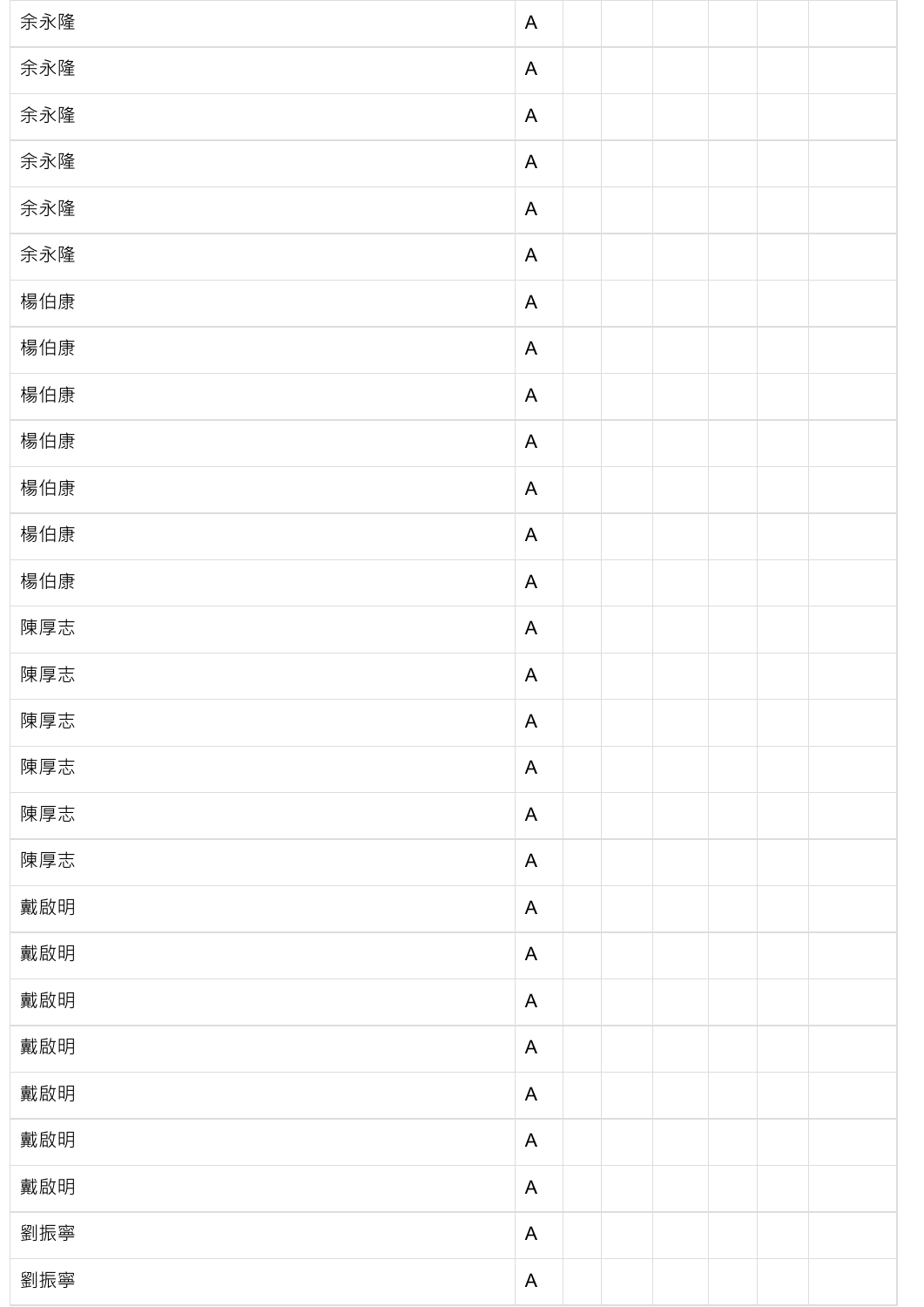| 劉振寧 | $\mathsf{A}$ |
|-----|--------------|
| 劉振寧 | $\mathsf{A}$ |
| 陳伊珍 | $\mathsf{A}$ |
| 陳伊珍 | $\mathsf{A}$ |
| 陳伊珍 | $\mathsf{A}$ |
| 曾寶山 | $\mathsf{A}$ |
| 曾寶山 | $\mathsf{A}$ |
| 曾寶山 | $\mathsf{A}$ |
| 曾寶山 | $\mathsf{A}$ |
| 曾寶山 | $\mathsf{A}$ |
| 陳志宏 | $\mathsf{A}$ |
| 陳志宏 | $\mathsf{A}$ |
| 陳志宏 | $\mathsf{A}$ |
| 陳志宏 | $\mathsf{A}$ |
| 陳志宏 | $\mathsf{A}$ |
| 陳志宏 | $\mathsf{A}$ |
| 陳志宏 | $\mathsf{A}$ |
| 賴興德 | $\mathsf{A}$ |
| 賴興德 | $\mathsf{A}$ |
| 賴興德 | $\mathsf{A}$ |
| 賴興德 | $\mathsf{A}$ |
| 賴興德 | $\mathsf{A}$ |
| 唐巧玲 | $\mathsf{A}$ |
| 唐巧玲 | $\mathsf{A}$ |
| 唐巧玲 | $\mathsf{A}$ |
| 唐巧玲 | $\mathsf{A}$ |
| 唐巧玲 | $\mathsf{A}$ |
| 唐巧玲 | $\mathsf{A}$ |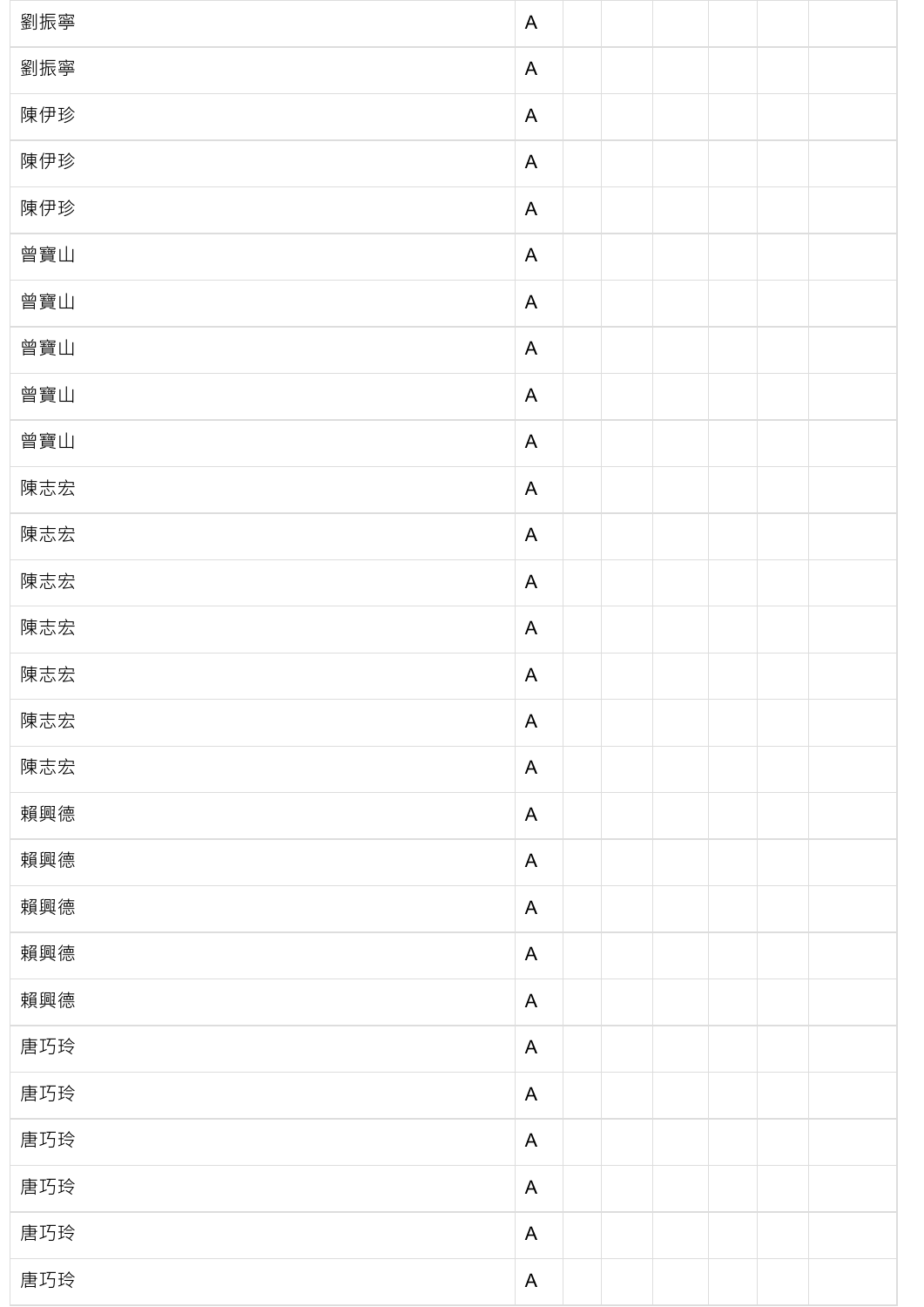| 賴怡伶 | $\mathsf{A}$ |  |  |  |
|-----|--------------|--|--|--|
| 賴怡伶 | $\mathsf{A}$ |  |  |  |
| 賴怡伶 | $\mathsf{A}$ |  |  |  |
| 賴怡伶 | $\mathsf{A}$ |  |  |  |
| 賴怡伶 | $\mathsf{A}$ |  |  |  |
| 賴怡伶 | $\mathsf{A}$ |  |  |  |
| 賴怡伶 | $\mathsf{A}$ |  |  |  |
| 賴怡伶 | $\mathsf{A}$ |  |  |  |
| 任景麟 | $\mathsf{A}$ |  |  |  |
| 任景麟 | $\mathsf{A}$ |  |  |  |
| 任景麟 | $\mathsf{A}$ |  |  |  |
| 任景麟 | $\mathsf{A}$ |  |  |  |
| 任景麟 | $\mathsf{A}$ |  |  |  |
| 陳冠勳 | $\mathsf{A}$ |  |  |  |
| 陳冠勳 | $\mathsf{A}$ |  |  |  |
| 陳冠勳 | $\mathsf{A}$ |  |  |  |
| 陳冠勳 | $\mathsf{A}$ |  |  |  |
| 楊國禎 | $\mathsf{A}$ |  |  |  |
| 楊國禎 | $\mathsf{A}$ |  |  |  |
| 楊國禎 | $\mathsf{A}$ |  |  |  |
| 楊國禎 | $\mathsf{A}$ |  |  |  |
| 楊國禎 | $\mathsf{A}$ |  |  |  |
| 李賢樂 | $\mathsf{A}$ |  |  |  |
| 李賢樂 | $\mathsf{A}$ |  |  |  |
| 李賢樂 | $\mathsf{A}$ |  |  |  |
| 李賢樂 | $\mathsf{A}$ |  |  |  |
| 劉昌興 | $\mathsf{A}$ |  |  |  |
| 劉昌興 | $\mathsf{A}$ |  |  |  |